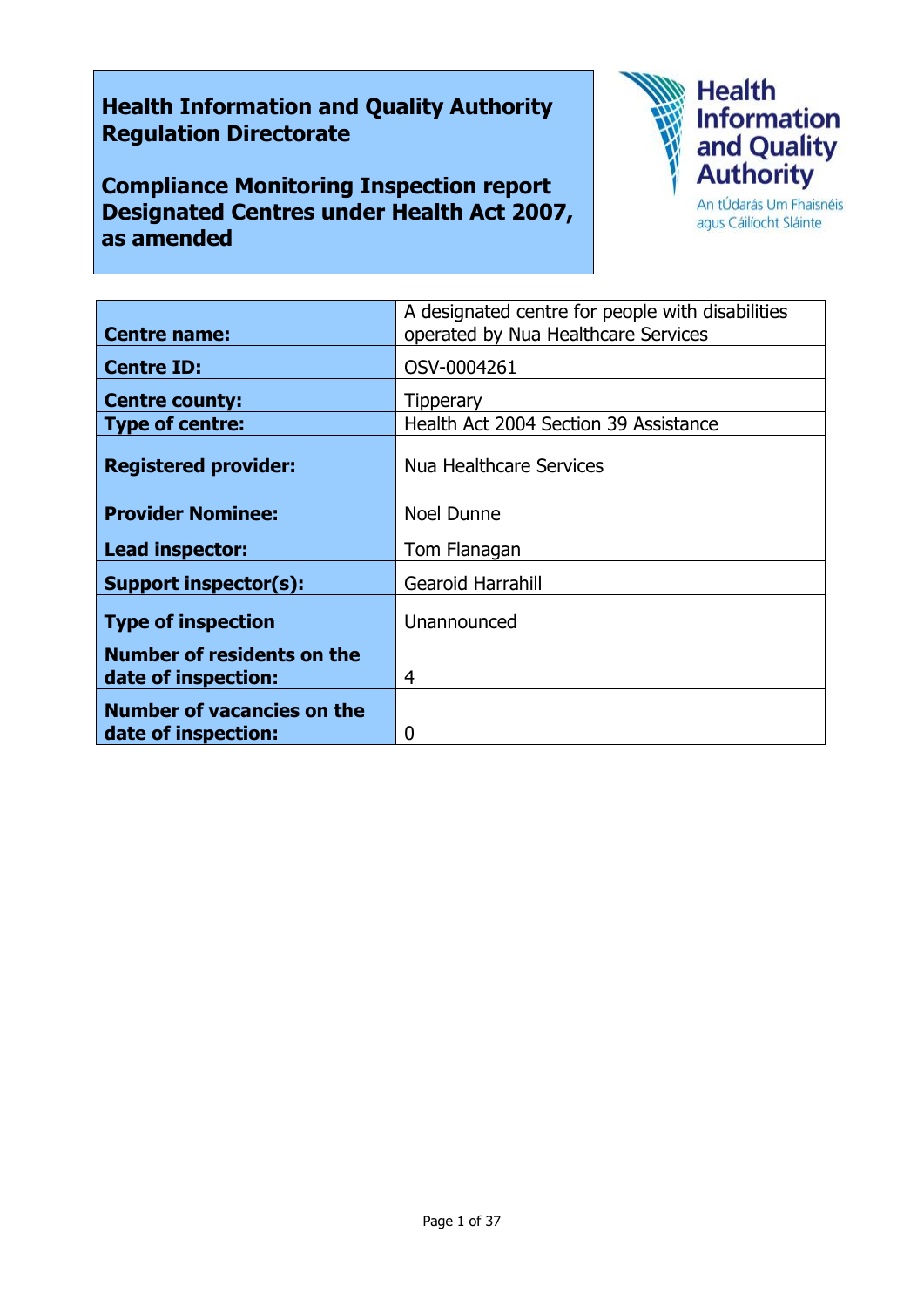# **About monitoring of compliance**

The purpose of regulation in relation to designated centres is to safeguard vulnerable people of any age who are receiving residential care services. Regulation provides assurance to the public that people living in a designated centre are receiving a service that meets the requirements of quality standards which are underpinned by regulations. This process also seeks to ensure that the health, wellbeing and quality of life of people in residential care is promoted and protected. Regulation also has an important role in driving continuous improvement so that residents have better, safer lives.

The Health Information and Quality Authority has, among its functions under law, responsibility to regulate the quality of service provided in designated centres for children, dependent people and people with disabilities.

Regulation has two aspects:

• Registration: under Section 46(1) of the Health Act 2007 any person carrying on the business of a designated centre can only do so if the centre is registered under this Act and the person is its registered provider.

▪ Monitoring of compliance: the purpose of monitoring is to gather evidence on which to make judgments about the ongoing fitness of the registered provider and the provider's compliance with the requirements and conditions of his/her registration.

Monitoring inspections take place to assess continuing compliance with the regulations and standards. They can be announced or unannounced, at any time of day or night, and take place:

▪ to monitor compliance with regulations and standards

▪ following a change in circumstances; for example, following a notification to the Health Information and Quality Authority's Regulation Directorate that a provider has appointed a new person in charge

▪ arising from a number of events including information affecting the safety or wellbeing of residents

The findings of all monitoring inspections are set out under a maximum of 18 outcome statements. The outcomes inspected against are dependent on the purpose of the inspection. Where a monitoring inspection is to inform a decision to register or to renew the registration of a designated centre, all 18 outcomes are inspected.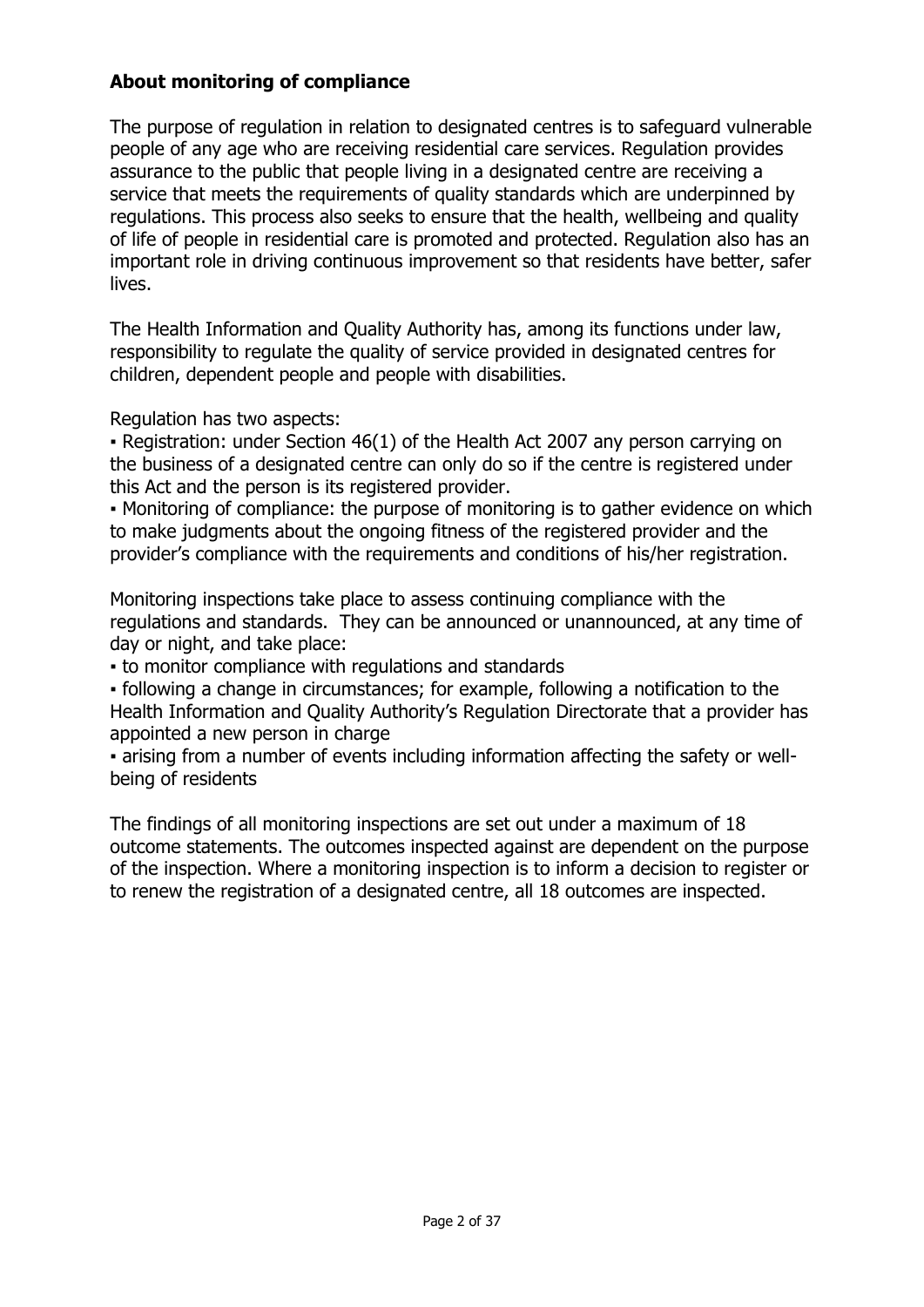**Compliance with the Health Act 2007 (Care and Support of Residents in Designated Centres for Persons (Children and Adults) with Disabilities) Regulations 2013, Health Act 2007 (Registration of Designated Centres for Persons (Children and Adults with Disabilities) Regulations 2013 and the National Standards for Residential Services for Children and Adults with Disabilities.**

This inspection report sets out the findings of a monitoring inspection, the purpose of which was to monitor ongoing regulatory compliance. This monitoring inspection was un-announced and took place over 2 days.

#### **The inspection took place over the following dates and times**

| From:               | To:                 |
|---------------------|---------------------|
| 28 April 2015 09:30 | 28 April 2015 18:10 |
| 13 May 2015 09:30   | 13 May 2015 17:20   |

The table below sets out the outcomes that were inspected against on this inspection.

| Outcome 01: Residents Rights, Dignity and Consultation                     |
|----------------------------------------------------------------------------|
| Outcome 02: Communication                                                  |
| Outcome 03: Family and personal relationships and links with the community |
| Outcome 04: Admissions and Contract for the Provision of Services          |
| Outcome 05: Social Care Needs                                              |
| Outcome 06: Safe and suitable premises                                     |
| Outcome 07: Health and Safety and Risk Management                          |
| Outcome 08: Safeguarding and Safety                                        |
| Outcome 09: Notification of Incidents                                      |
| Outcome 10. General Welfare and Development                                |
| Outcome 11. Healthcare Needs                                               |
| Outcome 12. Medication Management                                          |
| Outcome 13: Statement of Purpose                                           |
| Outcome 14: Governance and Management                                      |
| Outcome 15: Absence of the person in charge                                |
| Outcome 16: Use of Resources                                               |
| Outcome 17: Workforce                                                      |
| Outcome 18: Records and documentation                                      |

### **Summary of findings from this inspection**

This was the second inspection of the centre carried out by the Authority and it took place over two days. The centre, according to its statement of purpose, provided long-term medium support residential care for up to four children between the ages of 12 and 17 years with intellectual disability and/or autism.

The centre was registered in November 2014. However, the certificate of registration was not displayed in a prominent place in the centre as required under the Health Act, 2007.

As part of this inspection, inspectors met with children, the team leader, who was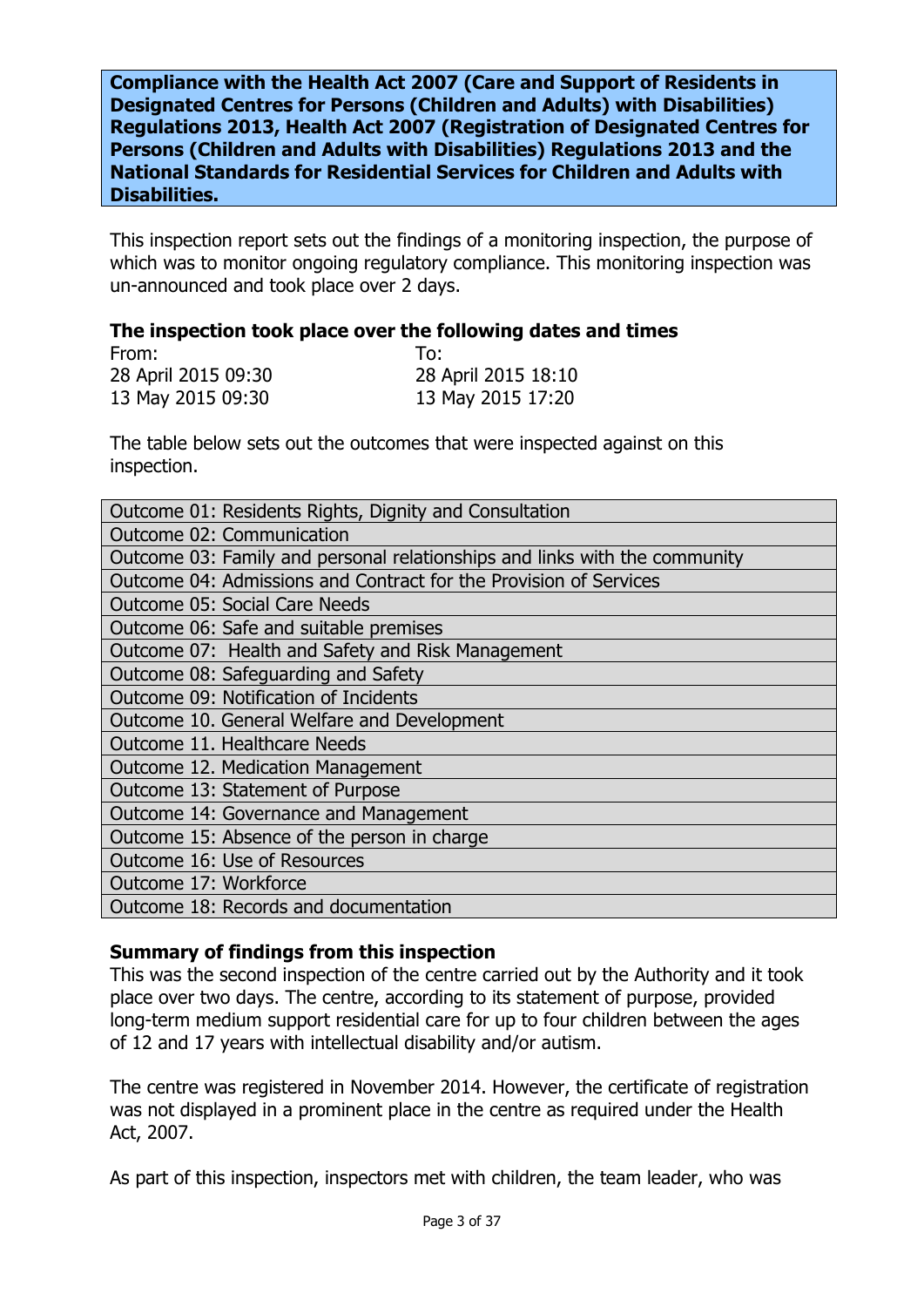the person in charge, the regional manager and staff members and spoke by telephone to a social worker and a guardian ad litem. Inspectors also observed practices and reviewed a sample of children's files, policies and procedures and a range of other documentation.

The centre was located in a dormer-style five-bedroom house. It was set in its own grounds in a rural area approximately three kilometres from a village. There was a large garden to the rear of the premises and car parking facilities at the front.

There were four children living in the centre at the time of inspection. One child was engaged in an educational programme in one of the special schools in the area. One child was not attending school but was preparing for state examinations. The remaining two children were not attending school.

Inspectors found that good quality care was provided by a qualified and committed staff team. The healthcare needs of residents were met and there was evidence of good practice in relation to communication with children and contact with families and other professionals. Personal plans were detailed and were reviewed. However, there was a high incidence of behaviours that challenge which impacted on the quality of life of each of the children and on the effectiveness of staff team. A number of the current residents had high support needs and staffing levels ranged from one-to-one staffing to two-to-one staffing on occasions. The provision of care to children with high support needs was not in line with the statement of purpose. The management systems were not sufficiently robust as there was no centre risk register or corporate risk register. While the communal facilities were comfortable, there was insufficient space to cater for the needs of all the children at the time of inspection. There was also a lack of storage space in the centre.

On the first day of inspection, inspectors issued an immediate action plan in relation to the temperature of the water in the kitchen taps. The response from the provider was prompt and satisfactory. On the second day of inspection inspectors issued an immediate action plan in relation to staffing levels and contacted a senior manager to request assistance for a staff member who had been left alone in the centre with a child who became distressed. The provider responded immediately and subsequently gave an assurance that a minimum of two staff would be present if only one child remained in the centre. Improvements were required in the following areas: Privacy and dignity; admissions; premises; infection control and risk management; safeguarding and safety; education; medication management; statement of purpose; governance; staffing; and policies and information to residents.

The improvements required in order to achieve compliance with the Health Act 2007 (Care and Support of Residents in Designated Centres for Persons (Children and Adults) with Disabilities) Regulations 2013 are set out in the Action Plan at the end of this report.

Following the inspection, inspectors met with senior members of the organisation's management team to discuss concerns arising from the inspection, especially in relation to the admission of children with high support needs to a centre registered to provide medium support. The Authority requested that further information be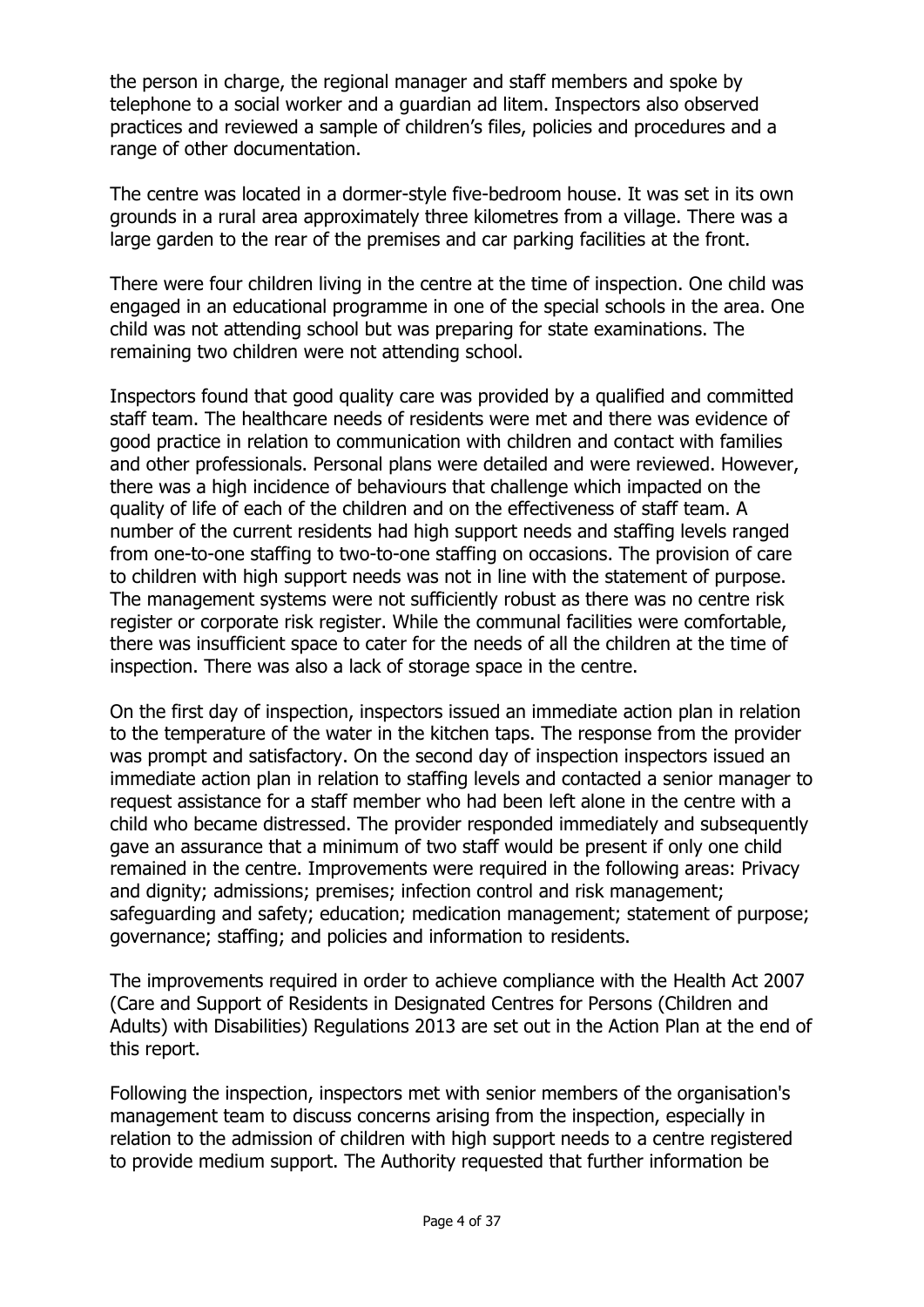submitted and also requested that the provider submit a plan for the reduction of risks and a contingency plan in the event that this was not possible.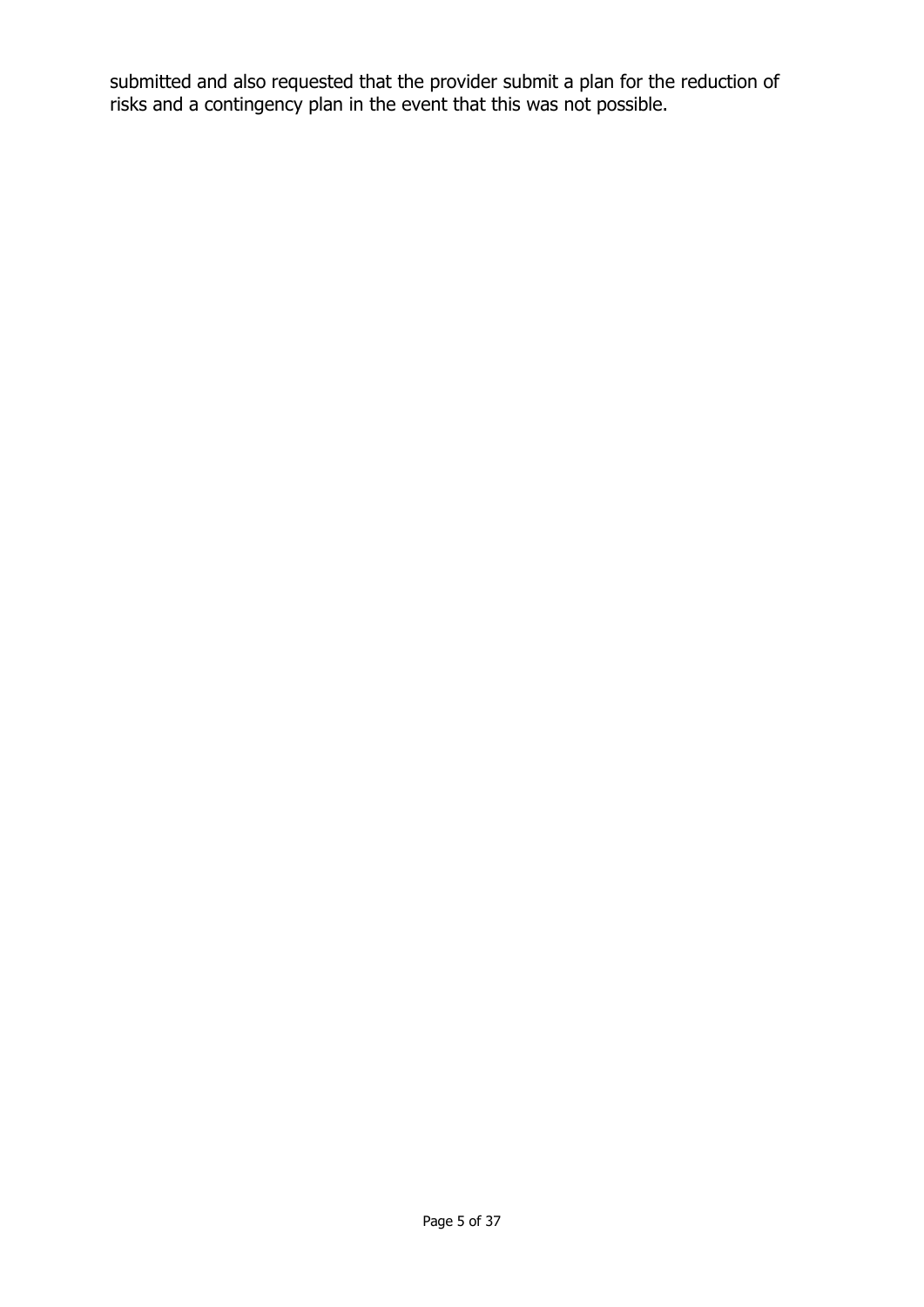**Section 41(1)(c) of the Health Act 2007. Compliance with the Health Act 2007 (Care and Support of Residents in Designated Centres for Persons (Children And Adults) With Disabilities) Regulations 2013, Health Act 2007 (Registration of Designated Centres for Persons (Children and Adults with Disabilities) Regulations 2013 and the National Standards for Residential Services for Children and Adults with Disabilities.**

### **Outcome 01: Residents Rights, Dignity and Consultation**

Residents are consulted with and participate in decisions about their care and about the organisation of the centre. Residents have access to advocacy services and information about their rights. Each resident's privacy and dignity is respected. Each resident is enabled to exercise choice and control over his/her life in accordance with his/her preferences and to maximise his/her independence. The complaints of each resident, his/her family, advocate or representative, and visitors are listened to and acted upon and there is an effective appeals procedure.

# **Theme:**

Individualised Supports and Care

# **Outstanding requirement(s) from previous inspection(s):**

No actions were required from the previous inspection.

# **Findings:**

There were systems in place to support children's rights, to promote their dignity and to ensure that they were consulted in relation to their care. However, children's right to privacy and dignity in relation to their personal and living space was not always fully respected due to the behaviours that challenge of other children.

There were a number of ways in which the rights of children were communicated to both children and their parents. Each child had a "home folder" in their room and this contained child-friendly pictorial explanations of children's rights, the complaints process and the various services that were available to children. Key workers had individual sessions with the children in which they explained their rights to the children. The statement of purpose and the Resident's Guide also outlined the rights of children. Each child had their own room with adequate storage space for their personal possessions. Children were able to meet family members in private, where appropriate. There was evidence that the needs, preferences and choices of children were known and that these were facilitated.

There had been three admissions to the centre within a relatively short time frame, and one of these was just seven weeks prior to the inspection. While staff treated children with respect, inspectors found that children's rights to quality of life and safe care were infringed, and the rights of children to privacy and dignity was not always maintained due to the behaviours that challenge of other children. For example, noise levels at night had a disturbing effect on at least one child, whom staff reported engaged in a form of self-injurious behaviour as a result. The behaviour of one resident was very intrusive and he/she was observed by inspectors to move from room to room around the centre engaging in self-injurious behaviour, followed by staff who tried to re-direct him/her.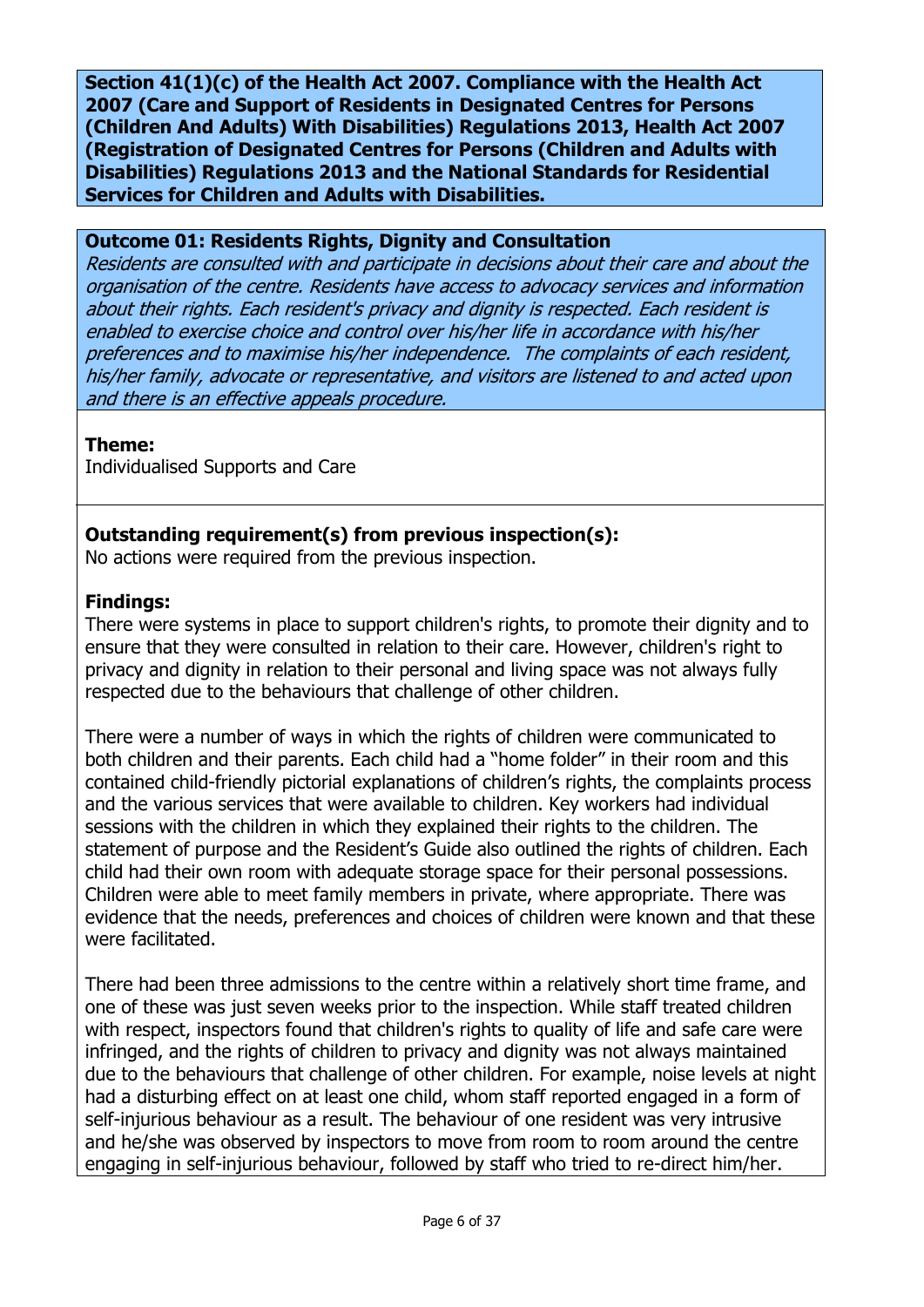Inspectors observed that another child closed himself/herself into a bedroom and became quite upset, shouting and screaming at staff through the door. The dignity of some children may have been compromised by being hit by objects thrown by other children on occasion as recorded in records of significant events. A staff member told inspectors that one child was afraid of another child and was keeping more to himself/herself as a result.

One child had a court-appointed Guardian at Litem and an allocated social worker and there were leaflets available on the availability of independent advocacy services provided by an organisation that promoted the rights of children in care settings. An easy to read guide to the national standards was also available for the children.

There was provision for a regular forum for the children in order to consult with them collectively and facilitate their participation in the daily routines of the centre. Some children were unable to participate in this kind of forum and there was evidence that each child was supported by a key worker who had a specific responsibility to plan services in consultation with the child and to advocate for that child.

The policy and procedures for the management of complaints were satisfactory. There was a complaints officer and a member of senior management to oversee complaints. There was provision for independent advocacy and an appeals process, including independent appeal, in the event that a complainant may not be satisfied. There were clear time frames for the management of complaints and a user friendly guide was available. The team leader told inspectors that no complaints had been received since the centre had opened.

Children's finances were protected through appropriate practices and record keeping and improvement in the management of children's belongings was underway. Detailed records and receipts were maintained in relation to children's finances and these records were signed by staff. Children could have a safe in their room if they were able to maintain control over their own monies and wanted to do so. There was a policy on residents' finances which contained a small section on the management of children's property and possessions but this not adequate. The regional manager told inspectors that staff were in the process of ensuring that all children's clothing was marked with their names or initials due to the risk of clothing being mixed up while being laundered.

Children were facilitated to participate in a range of activities in the community and in the centre. For example, one child took part in a youth club and a speech and drama group and a group for children with autism. Another child went swimming. Children also took part in activities in the centre, including piano lessons and baking. Inspectors also observed that children took part in indoor activities such as board games, arts and crafts and watching television.

# **Judgment:**

Non Compliant - Moderate

#### **Outcome 02: Communication**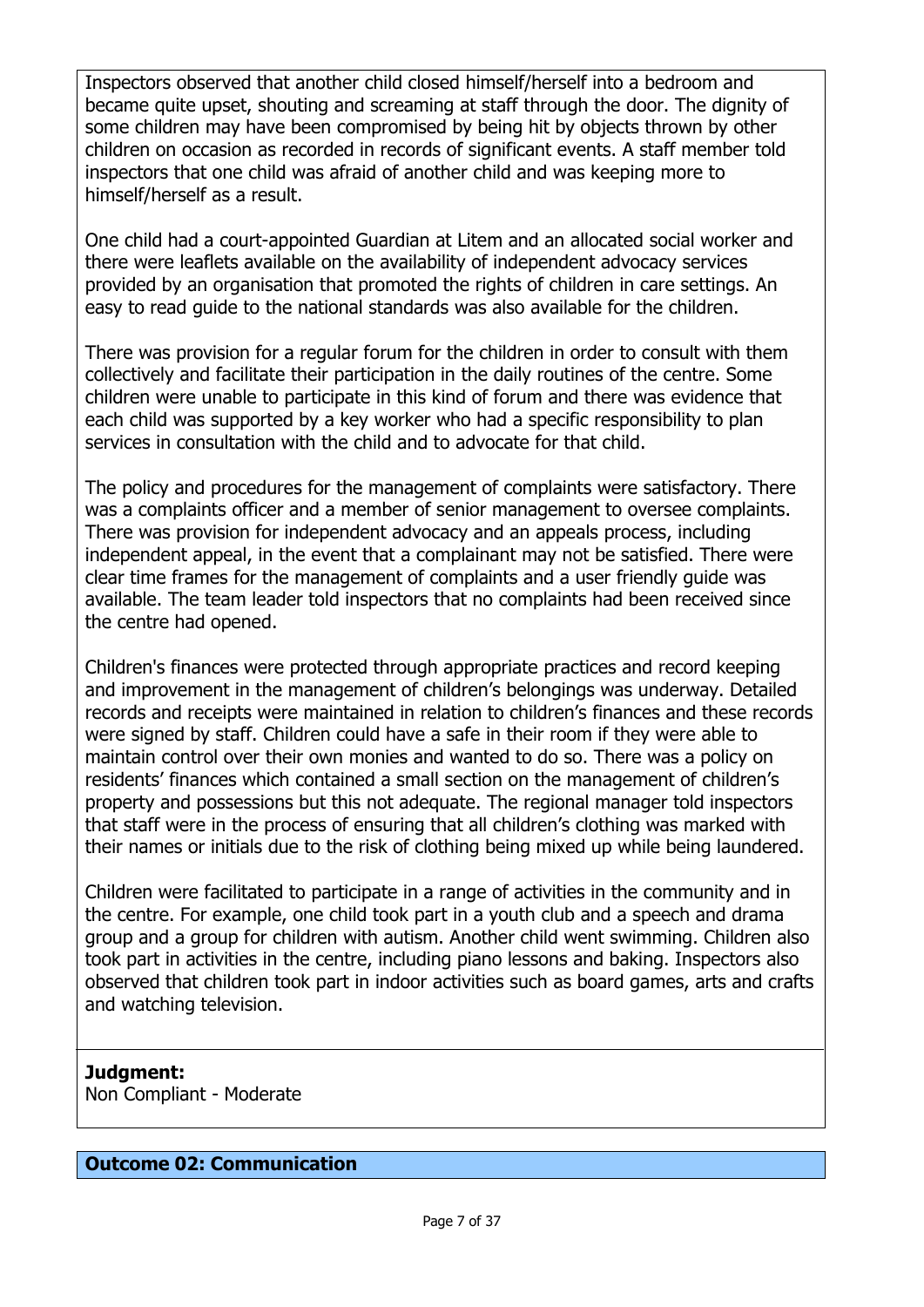Residents are able to communicate at all times. Effective and supportive interventions are provided to residents if required to ensure their communication needs are met.

# **Theme:**

Individualised Supports and Care

# **Outstanding requirement(s) from previous inspection(s):**

No actions were required from the previous inspection.

# **Findings:**

Children were supported to communicate effectively.

The assessments of the needs of children set out their communication needs and requirements and these were also contained in the children's plans. Staff demonstrated that they were very familiar with the children's individual communication needs and inspectors observed effective communication between children and staff.

There was a policy on communication and this referred to access to speech and language therapy when required, the range of communication methods used to assist children and the training of staff.

There was evidence that staff used various communication methods such as picture exchange communication symbols and visual schedules to support children in their communication. The overall training records that were given to inspectors showed that staff had received training in communication.

Children had access to television, radio and the internet. There was a policy in place on electronic communication which set out the controls that would be put in place in the event that use of a mobile phone or the internet put the child at risk.

# **Judgment:**

**Compliant** 

**Outcome 03: Family and personal relationships and links with the community** Residents are supported to develop and maintain personal relationships and links with the wider community. Families are encouraged to get involved in the lives of residents.

### **Theme:**

Individualised Supports and Care

# **Outstanding requirement(s) from previous inspection(s):**

No actions were required from the previous inspection.

# **Findings:**

The relationships between children and their families were supported and children were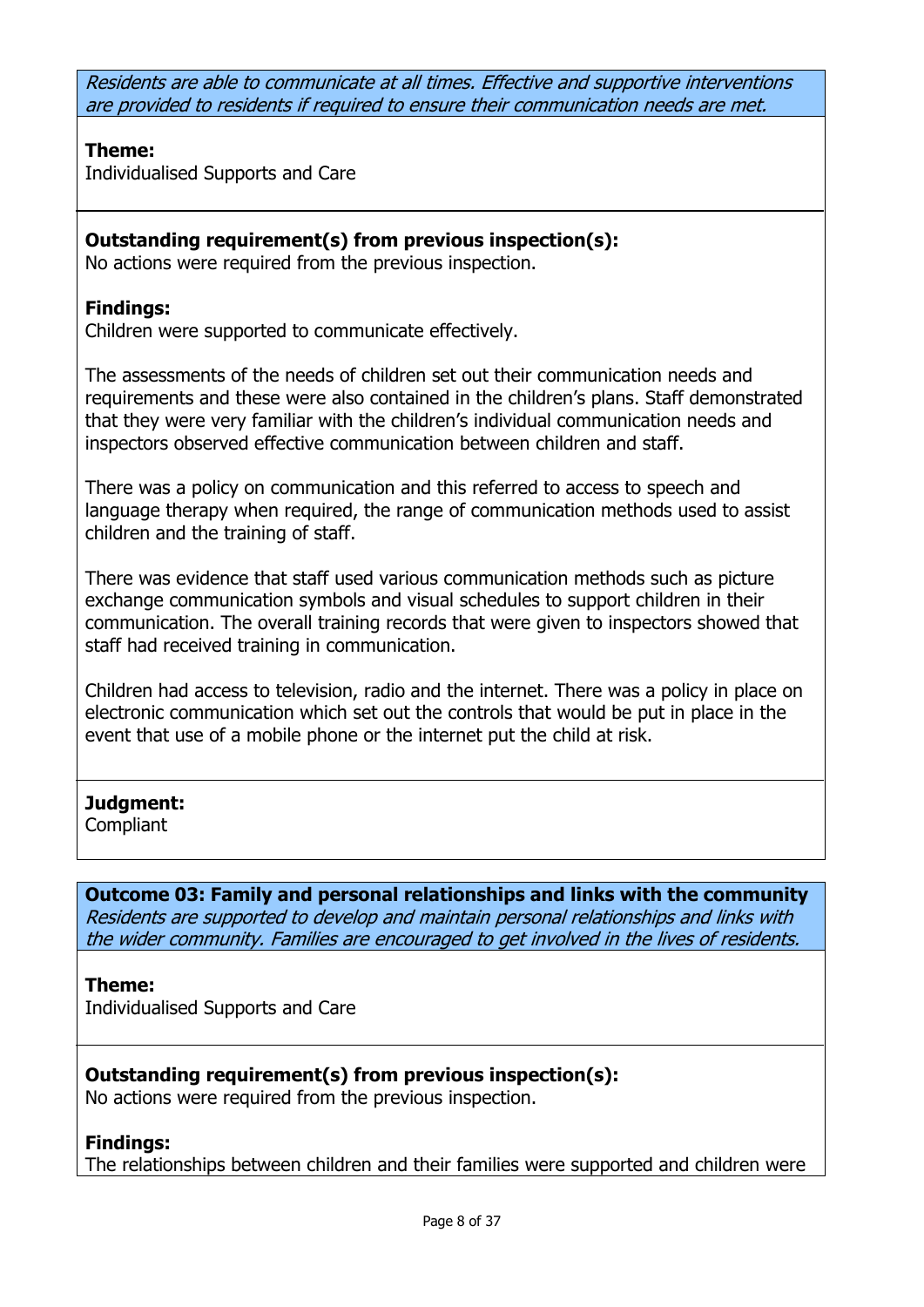facilitated in developing links with the community.

The policy on visitors stated that, in general, there were no restrictions on family visits. Inspectors observed that the parents of two children visited during the inspection. Arrangements for contact between children and their parents were set out in their personal plans. Some of the children were also facilitated to visit their family homes on a regular basis. Children could meet their parents and family in one of the communal areas or in the privacy of their room if necessary.

Parents and guardians were encouraged by staff to contact their children by telephone if they wished. Staff told inspectors that they also made regular phone calls to and exchanged texts with parents regarding their children's wellbeing and this was the case during the inspection. Some children also used their own mobile phones for this purpose.

Children were facilitated to use community facilities and there was evidence that some children went swimming and shopping. Children were taken by staff to parks and places of interest and had the opportunity to exercise outdoors. Transport was provided by the centre in order to take a child to and from school and to take each of the children on various outings to community.

# **Judgment:**

**Compliant** 

# **Outcome 04: Admissions and Contract for the Provision of Services**

Admission and discharge to the residential service is timely. Each resident has an agreed written contract which deals with the support, care and welfare of the resident and includes details of the services to be provided for that resident.

### **Theme:**

Effective Services

# **Outstanding requirement(s) from previous inspection(s):**

Some action(s) required from the previous inspection were not satisfactorily implemented.

# **Findings:**

Each child had a contract for the provision of services which set out the services to be provided and included information about the fees to be charged. However, the admission of children to the centre was not in line with the statement of purpose.

Each child had a written contract which set out the services to be provided and provided information on that charges that may be incurred.

The statement of purpose stated that the centre provided long-term medium support residential services to children with disabilities aged between 12 and 17 years. While the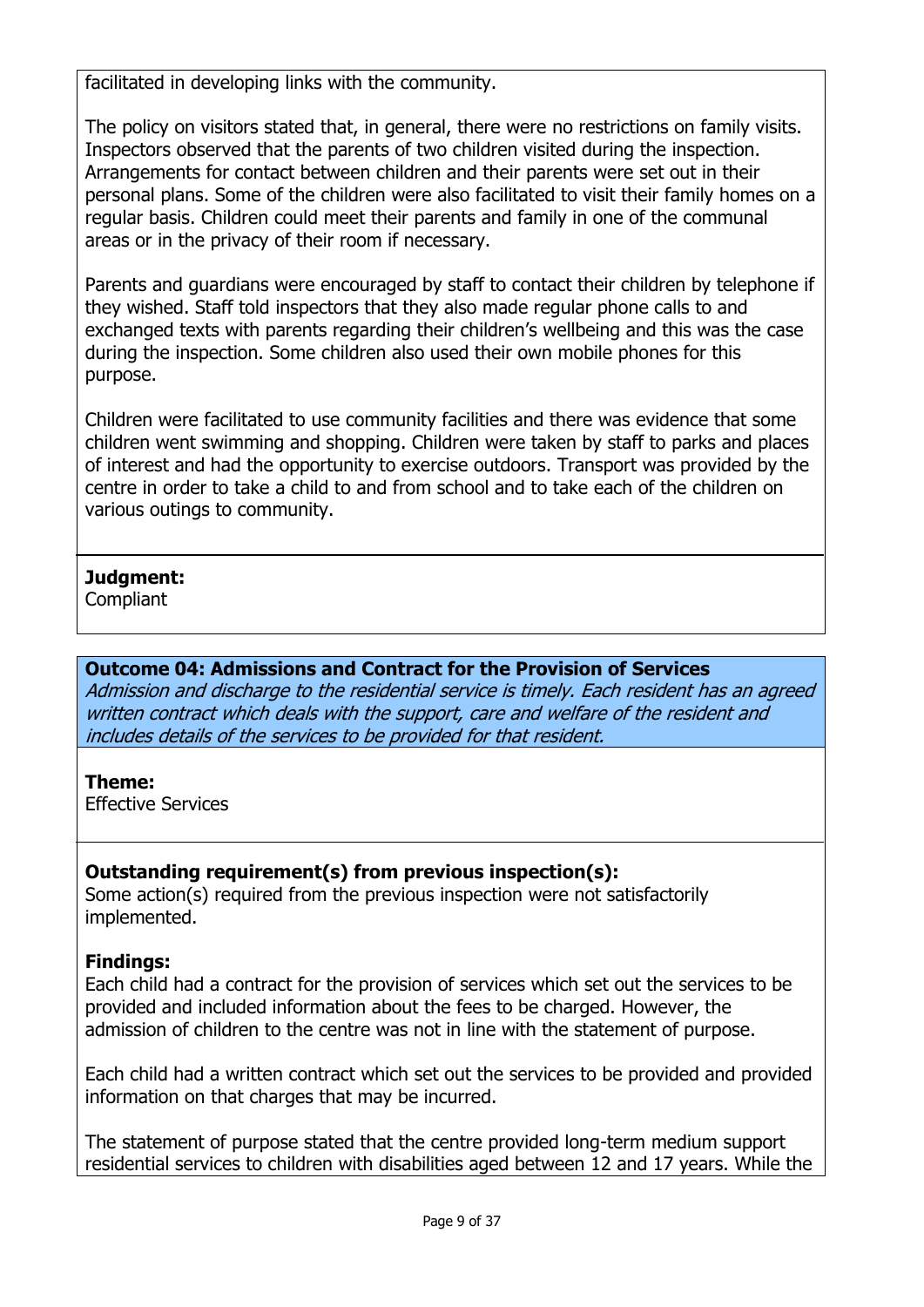current residents fitted the age profile and had diagnoses of intellectual disabilities, some of the children required a high level of support at the time of inspection. Each child required at least one-to-one staff support. One child required two-to-one staffing while in the community and one child required two-to-one staffing throughout the day. When inspectors queried the basis on which children's dependency levels were assessed, the team leader told inspectors that she was not aware of a specific tool that was used to differentiate between low, medium or high support. The organisation's clinical team recommended a certain staffing level for each child based on their clinical assessment but children were not formally deemed to require low, medium or high support even though the statement of purpose stated that medium support was provided in the centre. Correspondence received from senior managers after the inspection stated that all service users are assessed prior to admission as either low, medium or high.

There was a policy on admissions which was generic to the organisation and did not refer to the need for admissions to be in line with the statement of purpose.

The admissions, discharges and transfers (ADT) committee, which comprised senior managers in the organisation with the input of senior clinicians when necessary, decided on the admission and informed the team leader that a new resident would be arriving. A senior manager then gave a briefing on the new resident to the staff team. The team leader ensured the staff team had all relevant information and assigned a key worker. The team leader was not a member of the ADT. The admissions process, as outlined in the policy, did not outline how the needs of current residents were fully taken into account when deciding to admit a new resident. Given the high level of incidents involving assaults to staff and the negative impact of this behaviour on some residents, it could not be considered that the current mix of residents was safe at the time of inspection.

#### **Judgment:**

Non Compliant - Major

#### **Outcome 05: Social Care Needs**

Each resident's wellbeing and welfare is maintained by a high standard of evidencebased care and support. Each resident has opportunities to participate in meaningful activities, appropriate to his or her interests and preferences. The arrangements to meet each resident's assessed needs are set out in an individualised personal plan that reflects his /her needs, interests and capacities. Personal plans are drawn up with the maximum participation of each resident. Residents are supported in transition between services and between childhood and adulthood.

### **Theme:**

Effective Services

### **Outstanding requirement(s) from previous inspection(s):**

No actions were required from the previous inspection.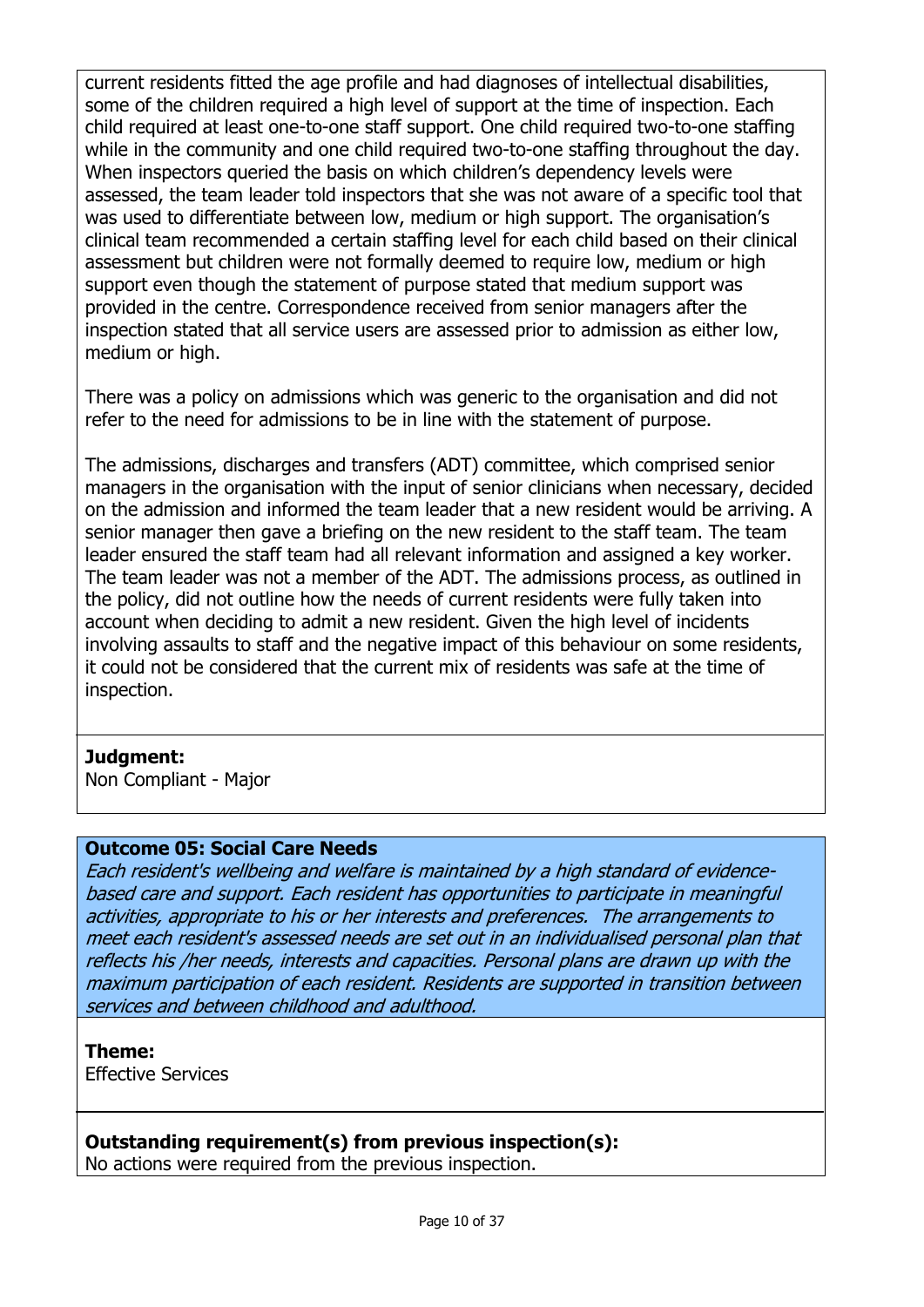# **Findings:**

Children had personal plans that were based on comprehensive assessments and set out their individual needs and choices and the supports they required. Children had multidisciplinary input into reviews of their care. Children were supported in the various transitions in their lives.

Following referral to the service, the admission and assessment officer undertook an assessment of the child's needs and gathered relevant information on the child's history. The decision to admit a child was made by the (ADT) team, which comprised senior managers in the organisation and a consultant psychiatrist, when required. However, documentation which was provided to inspectors showed that the pre-admission assessments indicated that each of the children had a range of high support needs. Since the centre had been registered to provide medium support for children, it was not suitable for the purposes of meeting the high support needs with which the children presented at the time of this inspection and an action in relation to this is contained under Outcome 4.

The children had comprehensive personal plans and there were several files of documents relating to the care of each child. The files contained detailed assessments of the children's needs in areas and action plans and goals in relation to their care. There was evidence of the involvement of the children and their parents in the development and review of the personal plans. Detailed sensory profiles were undertaken and each child had a communications passport. The files also contained individualised risk assessments. Inspectors reviewed the file of a child in statutory care and found that all documentation required by the regulations, such as care plans, were on file and that staff from the centre participated in their child in care reviews.

There was evidence of multidisciplinary involvement in the care of the children. Inspectors viewed reports from an occupational therapist, a dietician and a psychiatrist. An example of how the therapeutic needs of the children were addressed was the provision of art therapy for one child.

Children were supported as they made transitions in their lives. There was liaison with school staff in relation to two children and each child had a hospital passport which was designed to provide relevant information to hospital staff in the event that a child needed to be admitted to hospital. There was a detailed policy on transfers and transitions which set out the process to be followed. This involved referral to the ADT committee and discussion with various stakeholders including members of the multidisciplinary team. Once a suitable placement is identified, a transition plan will be developed and the child supported to make the transition with the support of the key worker and staff team. As the centre was newly established, no child had yet made the transition to adult services. Inspectors viewed the transition plan for one child who was admitted to the centre in recent months. The plan included a schedule of visits, the child's usual daily timetable, and a detailed outline of the child's functioning in a range of areas. The child's previous personal plan was also included. One child will be due to make the transition to adult services in 2016. The regional manager told inspectors that a referral will be made shortly to the ADT committee but consideration had already been given to a future placement. The needs of the child in relation to managing change had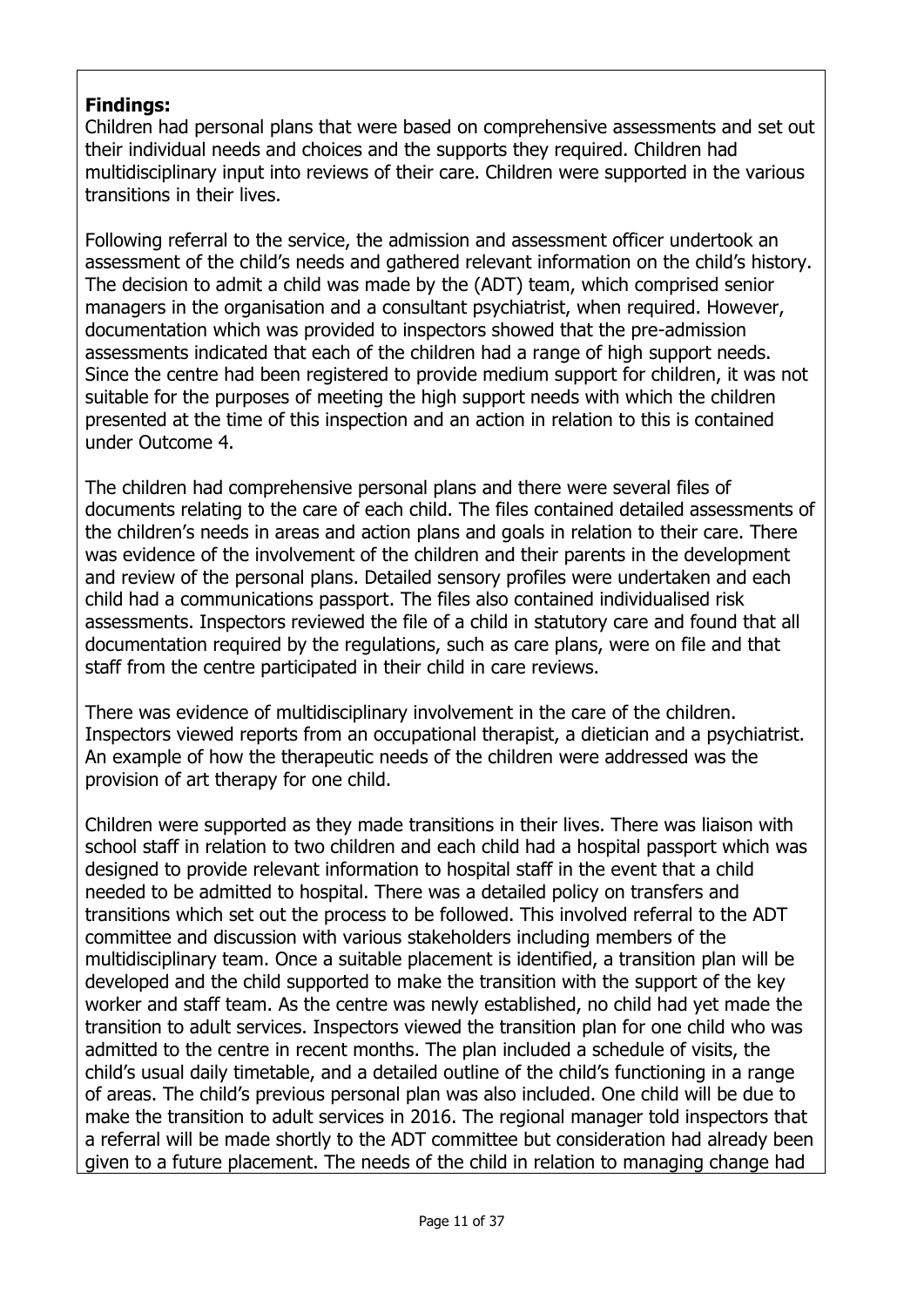been taken into account in relation to the timing of his/her involvement in the transition process and there was evidence of ongoing work with the child in the area of life skills development.

There was evidence of assessments of life skills and plans to develop the children's levels of independence and responsibility in these areas. Key workers carried out individual sessions with the children on a variety of issues such as self-harm, personal care and social interaction and they developed social stories to facilitate the children's understanding of these issues. Children were encouraged to exercise independence and take responsibility in relation to their capacity to do so.

# **Judgment:**

**Compliant** 

# **Outcome 06: Safe and suitable premises**

The location, design and layout of the centre is suitable for its stated purpose and meets residents individual and collective needs in a comfortable and homely way. There is appropriate equipment for use by residents or staff which is maintained in good working order.

### **Theme:**

Effective Services

# **Outstanding requirement(s) from previous inspection(s):**

Some action(s) required from the previous inspection were not satisfactorily implemented.

# **Findings:**

There was a lack of suitably quiet and private space for the current group of residents. The boundary surrounding the rear garden had not yet been made fully secure. There was a shortage of outdoor equipment and a lack of storage facilities in the centre.

The layout of the premises was as described in the statement of purpose. There were five bedrooms in total, three upstairs and two downstairs. The two children's bedrooms upstairs had their own en suite shower, toilet and wash-hand basin facilities. The children's bedrooms were personalised and suitably decorated. One of the bedrooms upstairs was designated as a staff sleepover room but this was being used as a storage facility at the time of inspection. The downstairs bathroom was of adequate size and included a bath/shower.

The communal space included a sitting room, a large conservatory and a living room/kitchen, all in close proximity to each other. Due to their conditions, some of the children needed plenty of personal space and quiet to engage in their own activities. Inspectors observed a number of instances of behaviour that challenge during the inspection which involved loud noise and sometimes intrusion by a child into the personal space of another child. Since records showed that these incidents were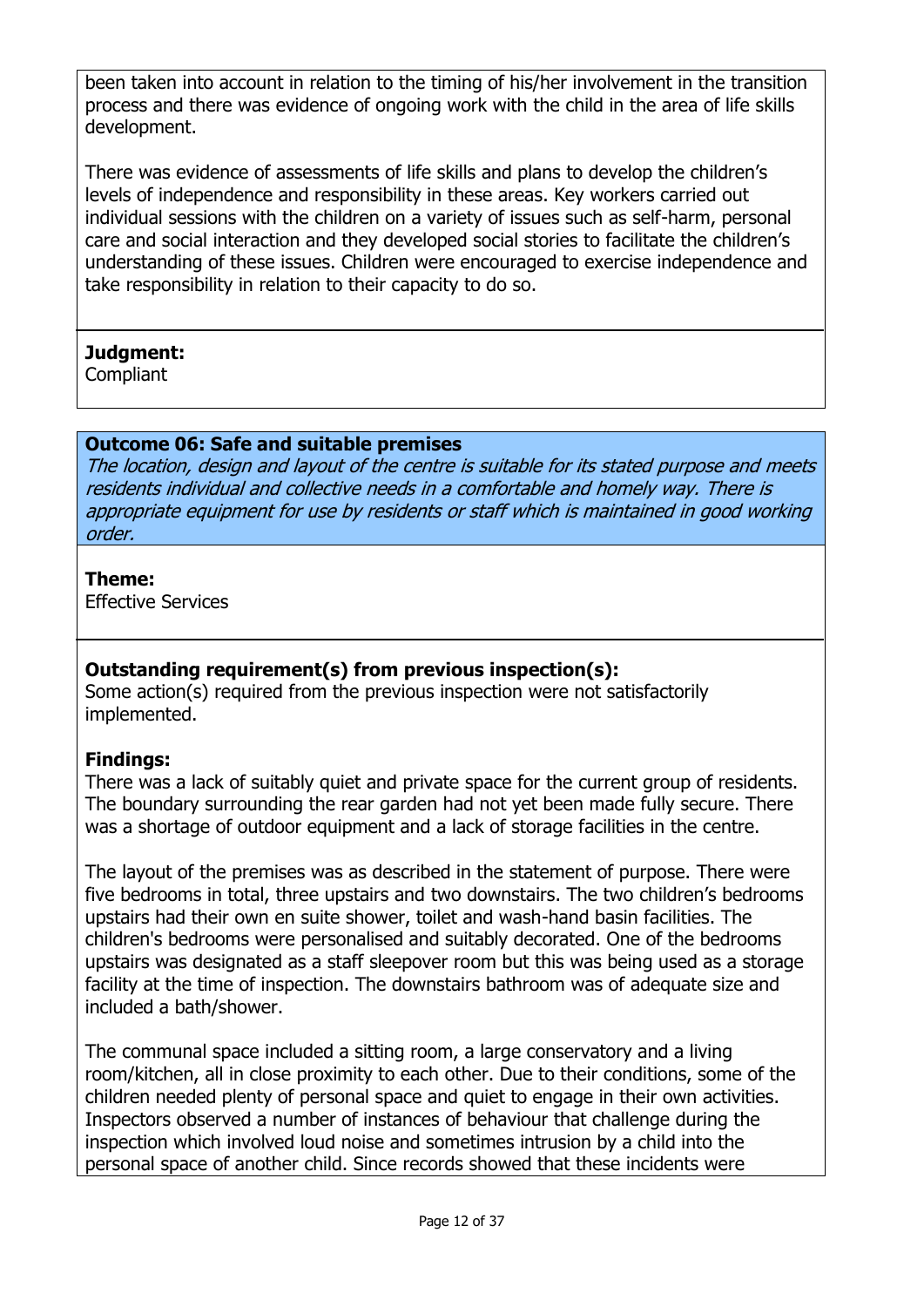frequent and there was evidence that they had a negative impact on other children, inspectors found that there was insufficient quiet or private space in the communal areas of the premises for this group of children at the time of inspection.

There was a utility room which housed the laundry facilities and a locked cupboard for the storage of chemicals. However, there was a shortage of storage facilities. For example, the staff sleepover room was not accessible as it was used as a storage facility.

The centre was warm and well decorated. There was plenty of natural light and communal rooms were comfortably furnished. The staff office was small for the size of the staff team and there were no other staff facilities available. There was no assistive equipment in place at the time of the inspection as none was required.

There was a large garden to the rear of the premises. Some fencing had been put in place since the previous inspection but a large section of the boundary between the garden and adjoining fields was not safe and secure. The lawn was well maintained. There was some play equipment available such as a trampoline and goalposts and there was an outdoor seating area for children and their visitors. A large shed was in place and the regional manager told the inspector that this would be used to house multisensory equipment for one child.

The area to the front of the house had sufficient space for car parking and the entrance to the house was secured by large gates.

### **Judgment:**

Non Compliant - Moderate

**Outcome 07: Health and Safety and Risk Management** The health and safety of residents, visitors and staff is promoted and protected.

#### **Theme:**

Effective Services

# **Outstanding requirement(s) from previous inspection(s):**

Some action(s) required from the previous inspection were not satisfactorily implemented.

# **Findings:**

There were measures in place to promote the health and safety of children, visitors and staff. However, the risk management systems, infection control practices and fire safety precautions were not sufficiently robust.

There was a policy and procedure in place relating to health and safety, including food safety. There was evidence of regular audits by a health and safety officer. All but two of the staff received training in food safety. A number of hazards had been identified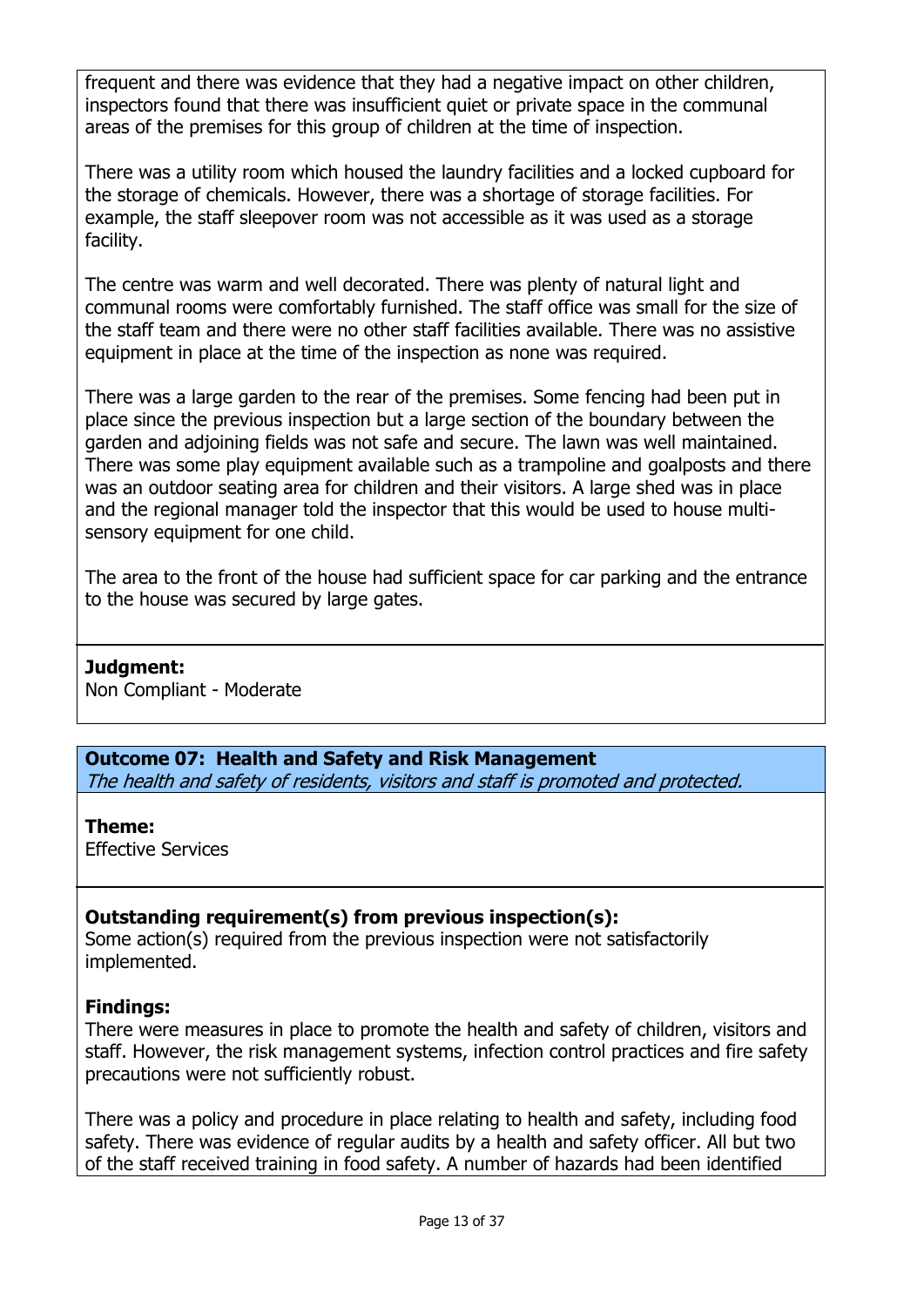and risk assessed in association with the health and safety process. A risk management policy was in place which met the requirements of the regulations but had not been fully implemented. Accidents, incidents and significant adverse events were recorded and reported to the regional manager. They were also reviewed weekly by a member of the clinical team. Individual risk assessments were completed for each child in relation to risks such as self harm, going missing and aggression. However, inspectors found that not all hazards had been identified. For example, hot water temperature in a kitchen tap exceeded 43 degrees Celsius and a radiator was hot to touch. Inspectors issued an immediate action plan in relation to this and the response from the provider was satisfactory. Part of the boundary fence on the land adjoining the centre was not very secure and contained barbed wire. This had not been identified as a hazard or risk assessed.

While the provider outlined their risk management process and there was a set of risk assessments for the centre, there was no local risk register and there was no corporate risk register. While there was evidence that some risks, such as the behaviour of a child that proved very challenging for staff to manage, were escalated to senior management, they were escalated individually and not in the context of a cohesive risk management framework.

The centre was clean and tidy on the day of inspection but procedures for the prevention and control of infection were not followed. There were cleaning check lists and schedules to assist in ensuring that the premises will be cleaned on a daily basis. Bio hazard kits were available for cleaning up spills and personal protective clothing was available for staff. Chemicals were stored in locked cupboards. All but one member of staff had received training in infection control since the previous inspection and all but two had received training in food hygiene. However, inspectors found that some infection control practices were not satisfactory. A chart outlined a system for colourcoded materials to be used but there were not sufficient mop and bucket sets to match this system and there was no evidence of separate colour-coded cloths being used in practice. A number of mops and brooms were stored in one bucket in a congested cupboard.

A number of fire safety precautions were in place. Inspectors observed that all emergency exits were unobstructed and that external doors had thumb locks for ease of egress. Suitable fire fighting equipment was available at specific locations throughout the premises. Daily checks on the fire alarm, the means of escape, emergency lighting and the fire fighting equipment were carried out and recorded by staff. The fire alarm was serviced every three months. Fire drills took place at least every three months. However, while the procedures for evacuation in the event of a fire were displayed in a prominent place, these were not adequate. There were no personal emergency evacuation plans for the children. The self-closing mechanism of the bedroom door of one child, which was a fire door, had been removed. This had not been risk assessed.

There was an emergency plan which outlined the arrangements for responding to emergencies and was satisfactory.

**Judgment:**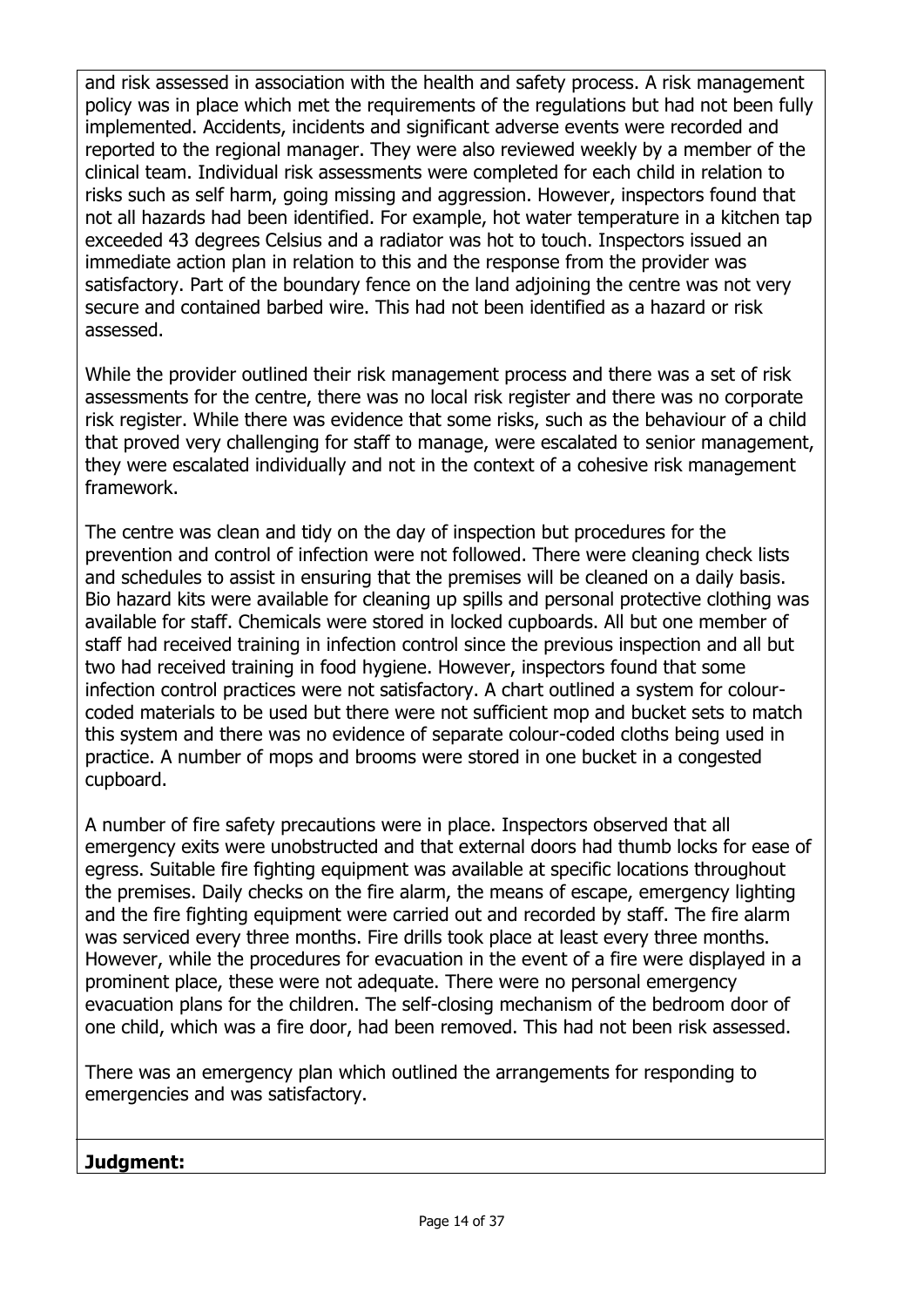#### **Outcome 08: Safeguarding and Safety**

Measures to protect residents being harmed or suffering abuse are in place and appropriate action is taken in response to allegations, disclosures or suspected abuse. Residents are assisted and supported to develop the knowledge, self-awareness, understanding and skills needed for self-care and protection. Residents are provided with emotional, behavioural and therapeutic support that promotes a positive approach to behaviour that challenges. A restraint-free environment is promoted.

#### **Theme:**

Safe Services

#### **Outstanding requirement(s) from previous inspection(s):**

No actions were required from the previous inspection.

#### **Findings:**

There were several measures in place to safeguard children and protect them from abuse. Children received positive behaviour support and restrictive procedures were used as a last resort. However, the high incidence of behaviour that challenges impacted negatively on children and on the sense of safety in the centre and safeguarding practices to ensure that this did not happen required improvement.

There was a policy and procedures on child protection. The policy provided clear guidance for staff in relation to their responsibility to report abuse of children. There was evidence that the policy was implemented as the team leader had made child protection notifications to the Child and Family Agency, TUSLA, in relation to one child and had followed up on to seek further information from TUSLA. While the issues of concern had arisen prior to the admission of this child, additional safeguards were put in place for this child's care following this.

Training records showed that all staff received training on Children First: National Guidance on the Protection and Welfare of Children (2011). Staff members interviewed by inspectors knew the signs and symptoms of abuse and were clear about how to report any concerns they may have. They felt confident that they could report any concerns they may have about a fellow staff member or the organisation if this was warranted. The organisation had a policy on whistleblowing.

There were various safeguarding measures in place in the centre. These included policies and procedures on intimate care, on recruitment and on visitors. A record was maintained of all visitors to the centre and children were supervised at all times during the day. Inspectors observed that staff treated children warmly and with respect.

There was a policy on behaviours that challenge and there was evidence that efforts were made to identify and alleviate the underlying causes of behaviour that was challenging for individual children. One of the organisation's behaviour specialists was assigned to work with the children and staff of the centre. Each child had an up-to-date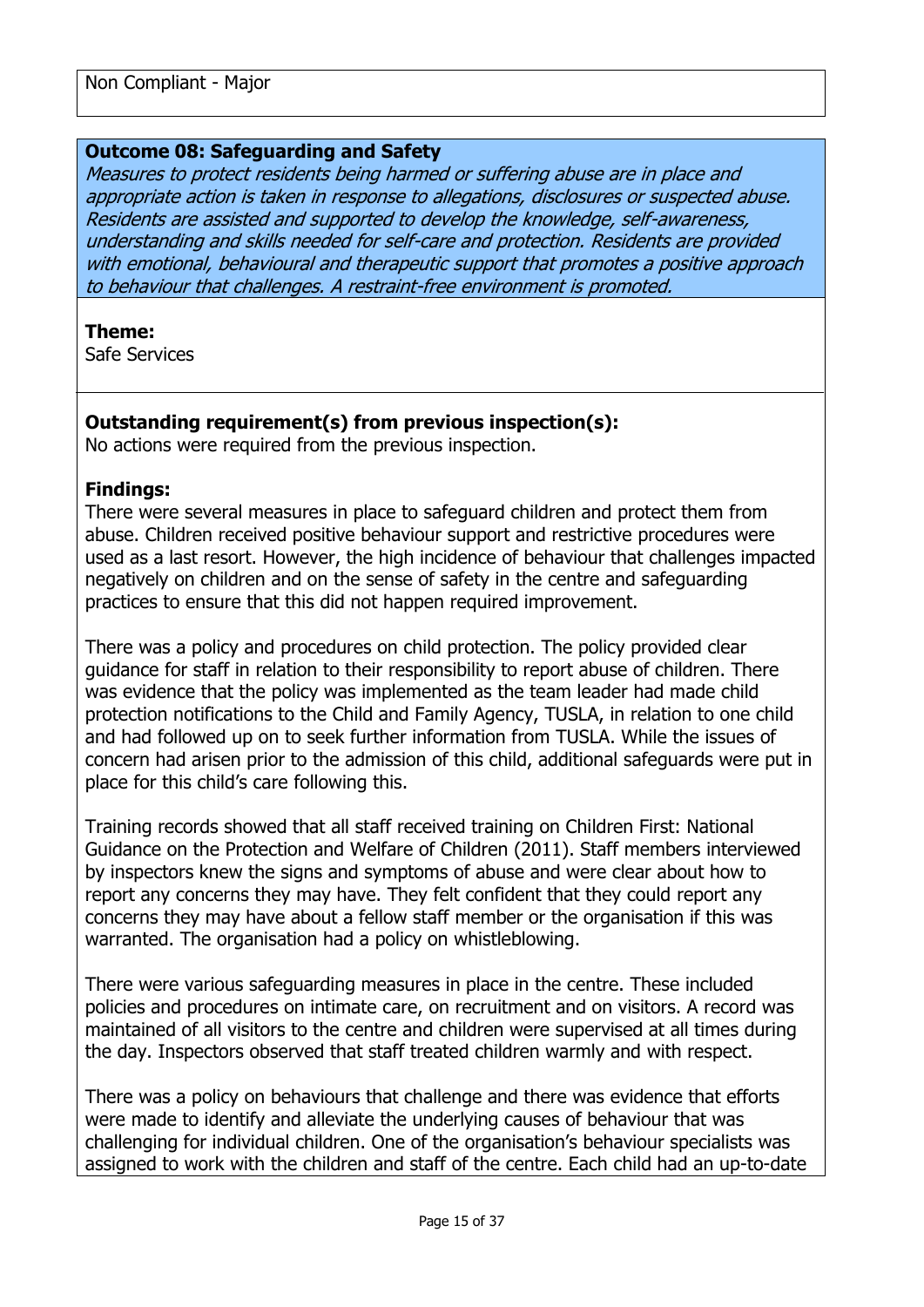multi-element behaviour support plan which contained a functional analysis, proactive and reactive strategies. These plans were comprehensive and provided extremely useful information and guidance for staff.

Incident reports were forwarded to the behaviour specialist who reviewed them and gave further advice to staff or made recommendations in relation to changes to the child's care. These were then signed off by the team leader, whose responsibility it was to ensure that recommendations were implemented.

However, while the behaviour that challenges of individual children was reviewed and addressed on an individual basis, inspectors were concerned that the impact of this behaviour on other children and on staff was not fully acknowledged or addressed. Inspectors viewed summaries of incidents in relation to two children and found that there was a large number of significant incidents in recent months. Many of these incidents were recorded as assaults on staff and a small number of incidents involved other children being hit by objects that had been thrown. Although these incidents did not result in serious injury, there was evidence that this behaviour was having a negative impact on the wellbeing of other children, including loss of sleep, and inspectors found that the sense of safety and safeguarding in the centre was compromised as a result. Inspectors viewed the notes taken by the team leader at a staff team meeting which referred to two children as having regressed during the previous few weeks and there was reference to parents being upset about their child's situation in relation to the admission of another child.

As well as the input from the behaviour specialist, the level of staffing in the centre had been increased in response to the behaviour of children. Two waking night staff had been put in place and staffing during the day had been increased to two to one for one child. This had the unintended effect of bringing more relief staff into the centre and into contact with the children, some of whom required great consistency of staffing in the first instance.

There was a policy on restrictive procedures which stated that restrictive procedures were to be used as a last resort and inspectors found that children enjoyed freedom of movement in the centre, albeit under close supervision. There was one incident in which a minor restraint was used and this was in order to free a staff member from having their hair pulled. PRN (to be given as required) medication was not generally used to manage behaviour. The issue of the use of PRN medication is addressed under Outcome 12.

# **Judgment:**

Non Compliant - Moderate

# **Outcome 09: Notification of Incidents**

A record of all incidents occurring in the designated centre is maintained and, where required, notified to the Chief Inspector.

**Theme:**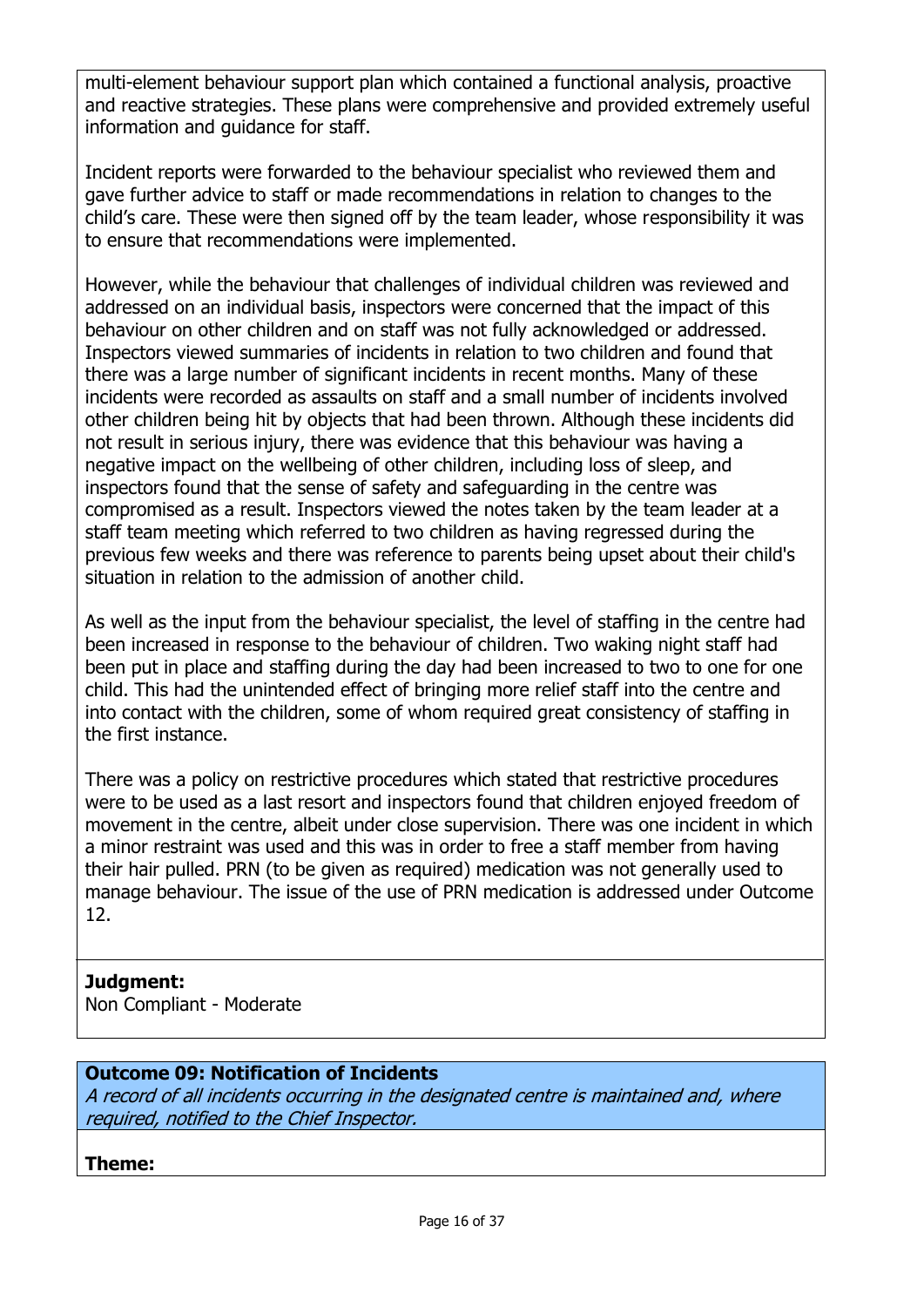# **Outstanding requirement(s) from previous inspection(s):**

No actions were required from the previous inspection.

### **Findings:**

A record of all incidents occurring in the centre was maintained and the team leader was knowledgeable on how to report any notifiable events to the Authority.

Following any accident or incident, staff completed an incident form. This was then reviewed by the team leader and the form was then reviewed by the relevant department or team in the organisation's head office. All accidents or incidents were reviewed to ensure that learning took place and that the recurrence of accidents and incidents was minimised. Inspectors viewed completed forms in the children's files which contained evidence of review by the clinical team, advice or instructions in relation to any learning that should be implemented. The forms were then signed off by the team leader.

Appropriate notifications had been made to the Authority since the centre opened in a timely manner.

# **Judgment:**

**Compliant** 

### **Outcome 10. General Welfare and Development**

Resident's opportunities for new experiences, social participation, education, training and employment are facilitated and supported. Continuity of education, training and employment is maintained for residents in transition.

### **Theme:**

Health and Development

### **Outstanding requirement(s) from previous inspection(s):**

No actions were required from the previous inspection.

### **Findings:**

The rights of children to socialise and participate in activities in the community were valued and supported. However, three of the four children were not attending school at the time of inspection.

There was a policy on education and there was evidence that the educational needs of the children were assessed as part of the personal planning process. However, the educational needs of all the children were not being met in full. One of the four children attended school in the locality. Another child was no longer attending school but was preparing for state exams with the assistance of centre staff. A third child did not have a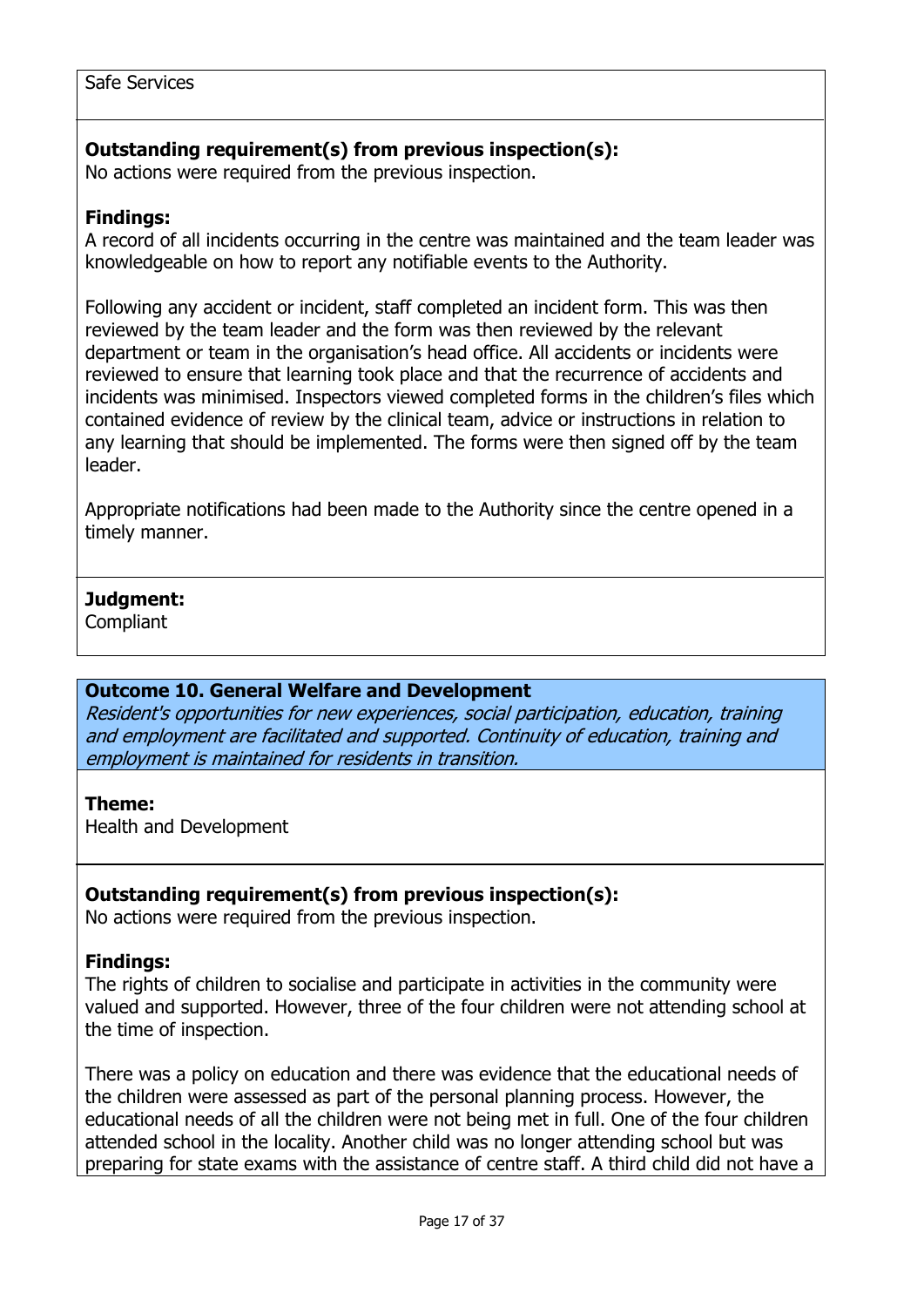school placement but there was evidence that an application had been made for funding for home tuition. This had been turned down and was currently subject to appeal. A fourth child had been resident in the centre for approximately seven weeks and the team leader told inspectors that she had been in contact with a local school principal with a view to securing a school placement for the child. In relation to one child, staff liaised with school staff and attended meetings in which the educational needs of the child were discussed. They also facilitated homework and exam preparation when this was required.

However, despite the efforts to secure placements or programmes for these children, it was concerning that the school attendance of two children ceased when they were admitted to the centre and that they had not resumed school attendance since their admission. A third child, who had been admitted from another of the organisation's centres, had not attended school for over a year before his/her admission and had not done so since then.

Opportunities were provided for children to go on outings into the community and for some of the children to visit their family homes.

# **Judgment:**

Non Compliant - Moderate

# **Outcome 11. Healthcare Needs**

Residents are supported on an individual basis to achieve and enjoy the best possible health.

### **Theme:**

Health and Development

# **Outstanding requirement(s) from previous inspection(s):**

No actions were required from the previous inspection.

### **Findings:**

The healthcare needs of children were addressed.

The healthcare needs of each child were assessed and each child had a detailed healthcare assessment on their file. Children had their own general practitioner (GP) and records of any visits to the GP and any treatment prescribed were maintained by staff. Arrangements were made for various health checks for each child. For example, in one child's file there were records of appointments for optical and auditory assessments, dental visits, a psychiatric review and a referral to an occupational therapist. Each child's file contained a hospital passport, which included the child's photograph, key contact details and all relevant health information in the event that the child needed to be admitted to hospital.

Records showed that staff received a range of training to address the health needs of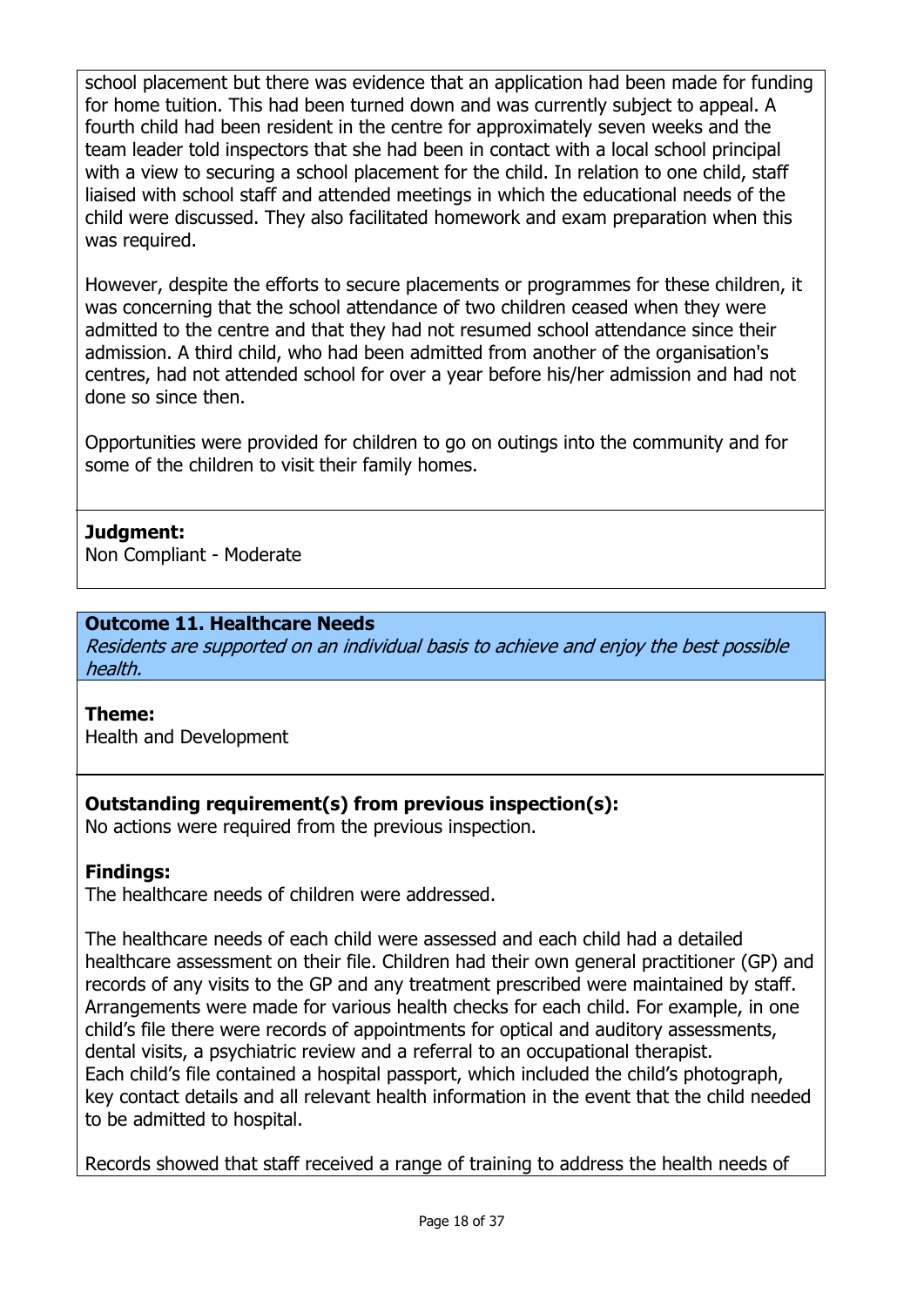individual children. This included training in first aid, epilepsy awareness, diabetes awareness and emergency medication. Staff also maintained records of regular checks on children's weight and blood pressure when this was required.

Children's needs in relation to eating and drinking were assessed prior to admission and any allergies or risks to children while eating or drinking were recorded. Children had access to a dietician or speech and language therapist when required and reports on appointments with these specialists were maintained.

Inspectors observed children being given a choice of snacks and the main meal being prepared was healthy and wholesome. Records of the meal plans were maintained and details of the food consumed by children were also recorded.

### **Judgment:**

**Compliant** 

# **Outcome 12. Medication Management**

Each resident is protected by the designated centres policies and procedures for medication management.

# **Theme:**

Health and Development

# **Outstanding requirement(s) from previous inspection(s):**

No actions were required from the previous inspection.

# **Findings:**

Systems were in place for the safe management of medication in order to protect children. However, the prescription sheets did not contain all required information, the individual medication management plan for one young person had not been updated and there were no clear instructions for staff in relation to when a PRN (to be administered as required) medication should be administered in the first instance.

There was a policy and procedures on the ordering, prescribing, storing and administration of medicines. The policy was generic to the organisation but it was implemented in the centre.

Prescription sheets, administration sheets and individual medication management plans were placed in separate folders for the children. The prescription sheets did not contain the child's address or centre address. There was no individual medication management plan in place for one child and the manager told inspectors that the previous plan had not been updated.

The maximum dose for PRN medication was recorded. A psychotropic medication was prescribed for use PRN for one child and the maximum dose in 24 hours was stipulated. However, inspectors observed that there were no clear instructions for staff on the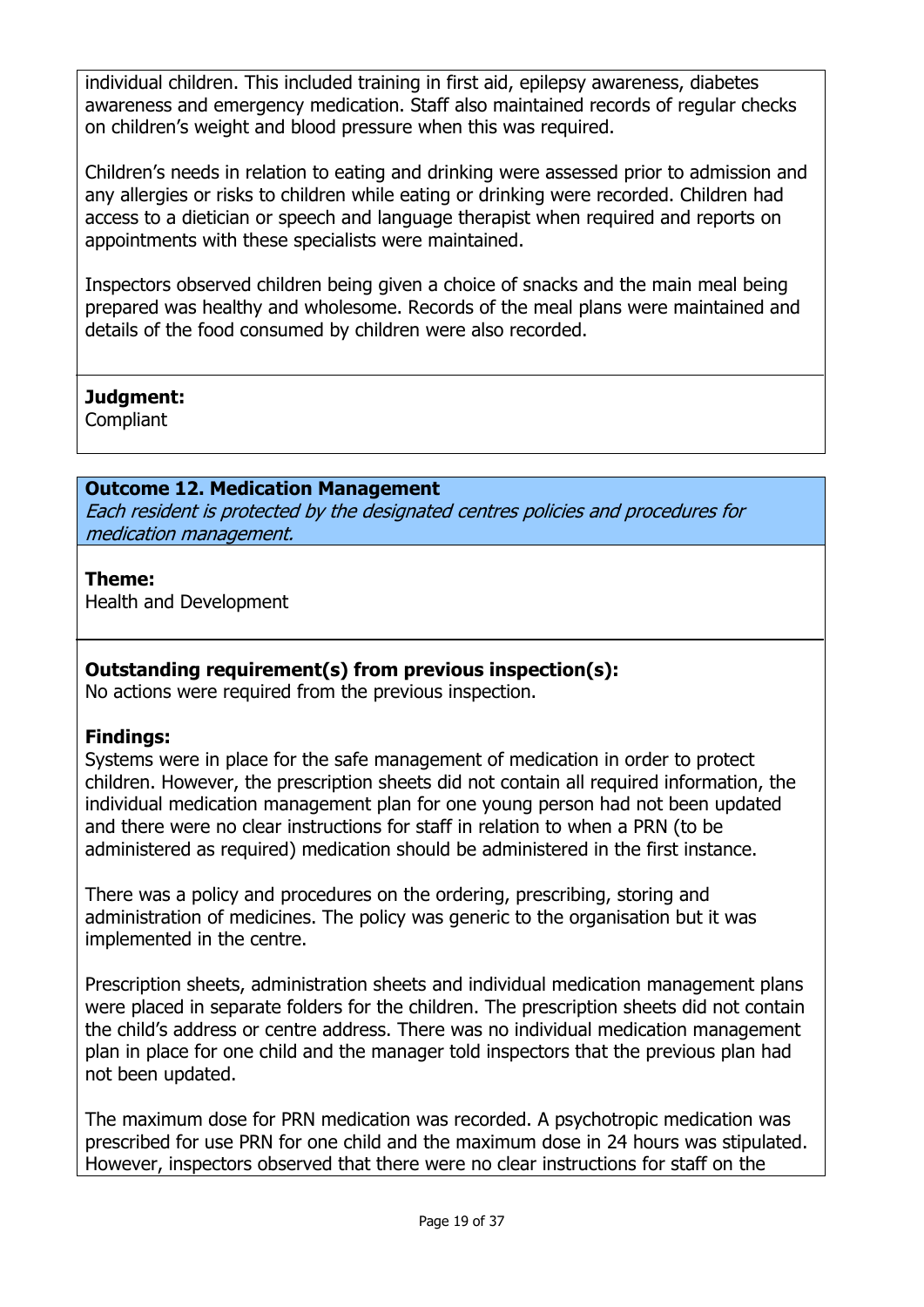circumstances in which the medication should be administered and who could authorise its use in the first instance. Second and subsequent uses of the medication had to be authorised by a manager. This meant that individual staff who were not medically trained had to use their own judgement in relation to the circumstances in which psychotropic medication should be administered.

The team leader told the inspector that all staff who administered medication had received training in the safe administration of medication and that they had their competency to do so tested. Inspectors viewed certificates in a number of staff files in relation to this. Staff demonstrated knowledge of correct procedures in relation to administration. A signature sheet, containing the names and signatures of staff authorised to administer medication, was included in the medication records.

Medication was stored securely in a locked cupboard in the staff office and appropriate records were maintained. Medications for each child were maintained separately. The keys were to the medication cupboard were held by a member of staff on duty. A lockable fridge was available when required.

Systems were in place to manage controlled drugs. These included the use of a separate secure container for their storage and a register of controlled drugs, which was used and maintained appropriately. Administration of controlled drugs was signed for by two staff and the stock of controlled drugs was checked twice daily.

Arrangements were in place for monitoring the system of medication management. Prescriptions for each child were regularly reviewed by a doctor employed by the organisation and were transcribed by the doctor and a nurse. The team leader told inspectors that the nurse monitored the children's medication and reviewed all administration of PRN medications weekly. She was due to visit the centre shortly after the inspection to monitor the medication of one child. The team leader had also undertaken a recent audit of medication management.

While the policy on medication management allowed for the self-administration of medication by residents when possible, none of the children, due to their high needs, were deemed to be competent to self-administer their medication. Inspectors viewed completed assessments in the children's files.

### **Judgment:**

Non Compliant - Moderate

# **Outcome 13: Statement of Purpose**

There is a written statement of purpose that accurately describes the service provided in the centre. The services and facilities outlined in the Statement of Purpose, and the manner in which care is provided, reflect the diverse needs of residents.

### **Theme:**

Leadership, Governance and Management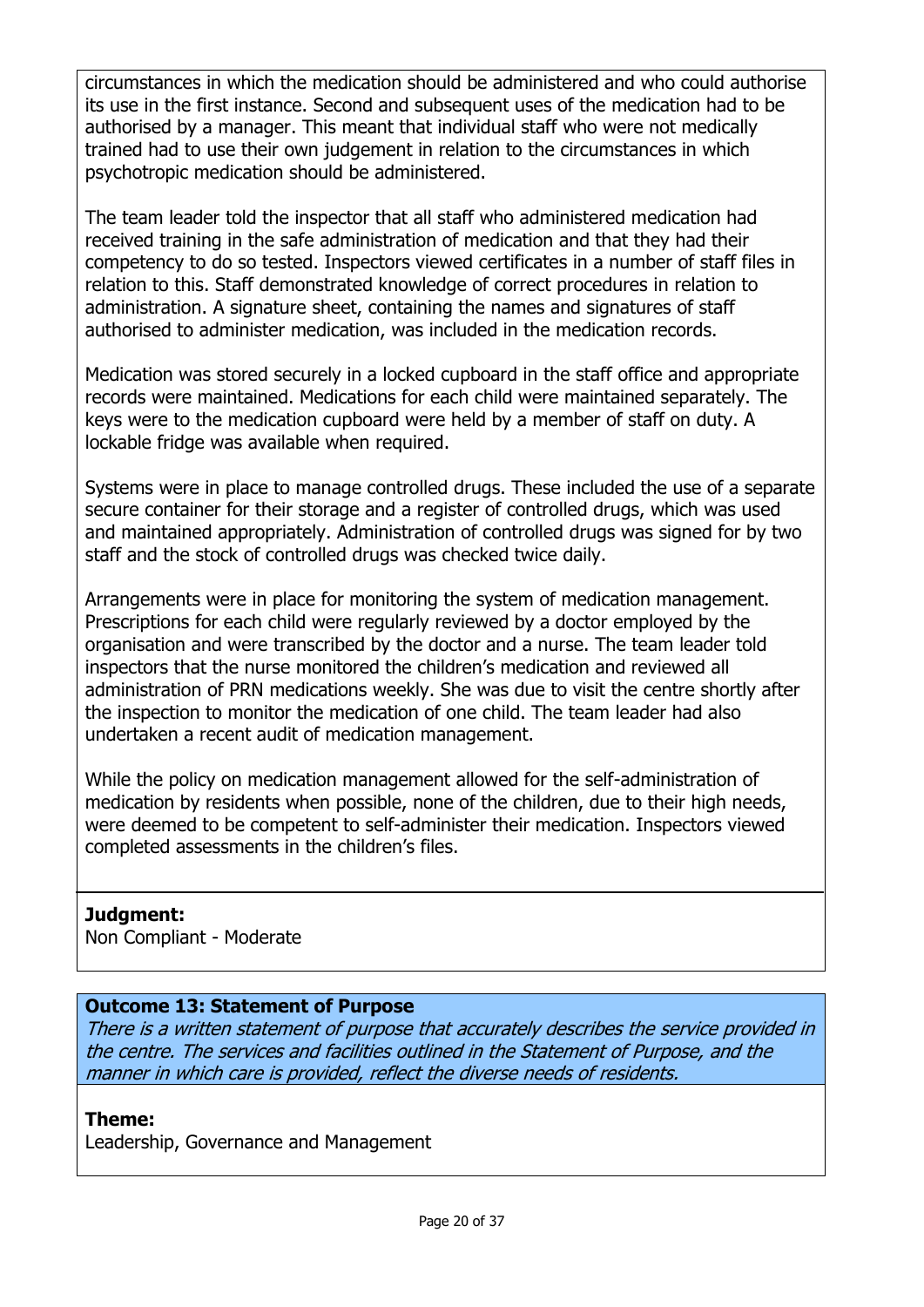# **Outstanding requirement(s) from previous inspection(s):**

Some action(s) required from the previous inspection were not satisfactorily implemented.

# **Findings:**

The statement of purpose set out the ethos, the aims and objectives and the services and facilities provided. However, it did not include all the information required by the regulations and the statement of purpose was not fully implemented in practice.

There were a number of omissions from the statement of purpose. The arrangements for dealing with complaints were not set out clearly. The arrangements for children to access education were not included and the criteria used for admission were unclear. The statement of purpose did not contain the date on which it was developed and the date when it would be reviewed. Neither did it contain the details set out in the certificate of registration.

The statement of purpose was not fully implemented in practice. It stated that longterm medium support residential care for provided. However, inspectors found that some of the children currently resident in the centre had high support needs and that this impacted negatively on the quality of life of all children. As outlined under Outcome 1, the statement also stated that the absolute right of children to privacy and dignity would be maintained. However, this was not always the case.

The statement of purpose was made available to children and their representatives.

### **Judgment:**

Non Compliant - Moderate

### **Outcome 14: Governance and Management**

The quality of care and experience of the residents are monitored and developed on an ongoing basis. Effective management systems are in place that support and promote the delivery of safe, quality care services. There is a clearly defined management structure that identifies the lines of authority and accountability. The centre is managed by a suitably qualified, skilled and experienced person with authority, accountability and responsibility for the provision of the service.

### **Theme:**

Leadership, Governance and Management

### **Outstanding requirement(s) from previous inspection(s):**

No actions were required from the previous inspection.

### **Findings:**

There were well-developed management and governance systems in place but these were not effective in ensuring that the centre operated in accordance with the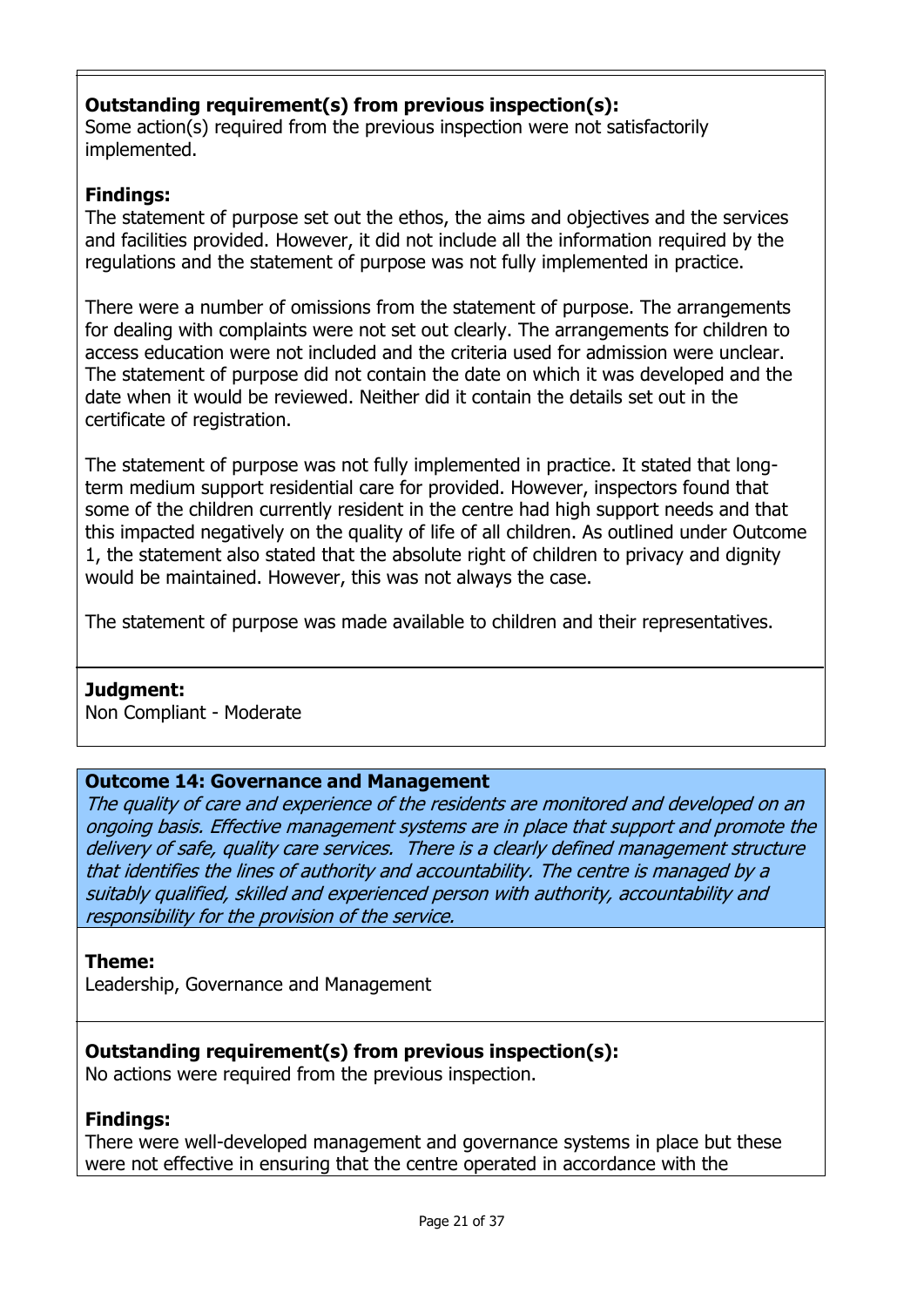statement of purpose and that a safe service was provided at all times to the children who lived there. There was no corporate risk register.

The management structure, which was clearly outlined in the statement of purpose, identified clear lines of authority and accountability. Social care workers reported to the team leader, who was the person in charge and who reported to the regional manager. The regional manager reported to the director of operations, who, in turn, reported to the chief operating officer. The team leader was a qualified social care worker, who had previously managed a children's residential care centre. She worked in the centre four days per week. She was supported by a deputy team leader.

The team leader had responsibility for the operational management of the centre. She prepared the staff roster and supervised staff. She reported to the regional manager twice daily in relation to issues that arose in the centre and provided a weekly written report on each child. There was evidence that the regional manager communicated frequently with the team leader by email on a variety of issues. The team leader met the regional manager monthly for supervision and she attended a monthly managers' meeting in the organisation's offices. The team leader was not a member of the ADT when decisions were made about the admission of children to the centre which meant that the team leader's judgement on the appropriateness of the admission may not be adequately considered.

There were systems in place in relation to the governance of the centre. Issues arising in the centre were discussed at a weekly clinical meeting and at an operations meeting, which was attended by all regional managers in the organisation. A range of audits were carried out on a regular basis by managers at different levels. For example, the team leader and her deputy audited the personal plans and files of children and audited the cleanliness of the centre. The regional manager carried out an audit of leadership, management and responsibility monthly. There were also audits of health and safety and of medication management. However, the auditing process was not effective in addressing some key safety issues in the service. The director of operations carried out an unannounced visit to ensure that services were being delivered in line with the organisation's mission, vision and values. However, there did not appear to be any mechanism to ensure that children with high support needs were not placed in the centre which was registered to provide medium support. There was no corporate risk register to ensure that high risks in the centre, such as the overall high incidence of behaviours that challenge and the impact of these behaviours on other children, on the general functioning of the centre, and on the staff team, were regularly reviewed and managed through the risk management system.

A service level agreement with the Health Service Executive was not available in the centre for inspection.

# **Judgment:**

Non Compliant - Major

#### **Outcome 15: Absence of the person in charge**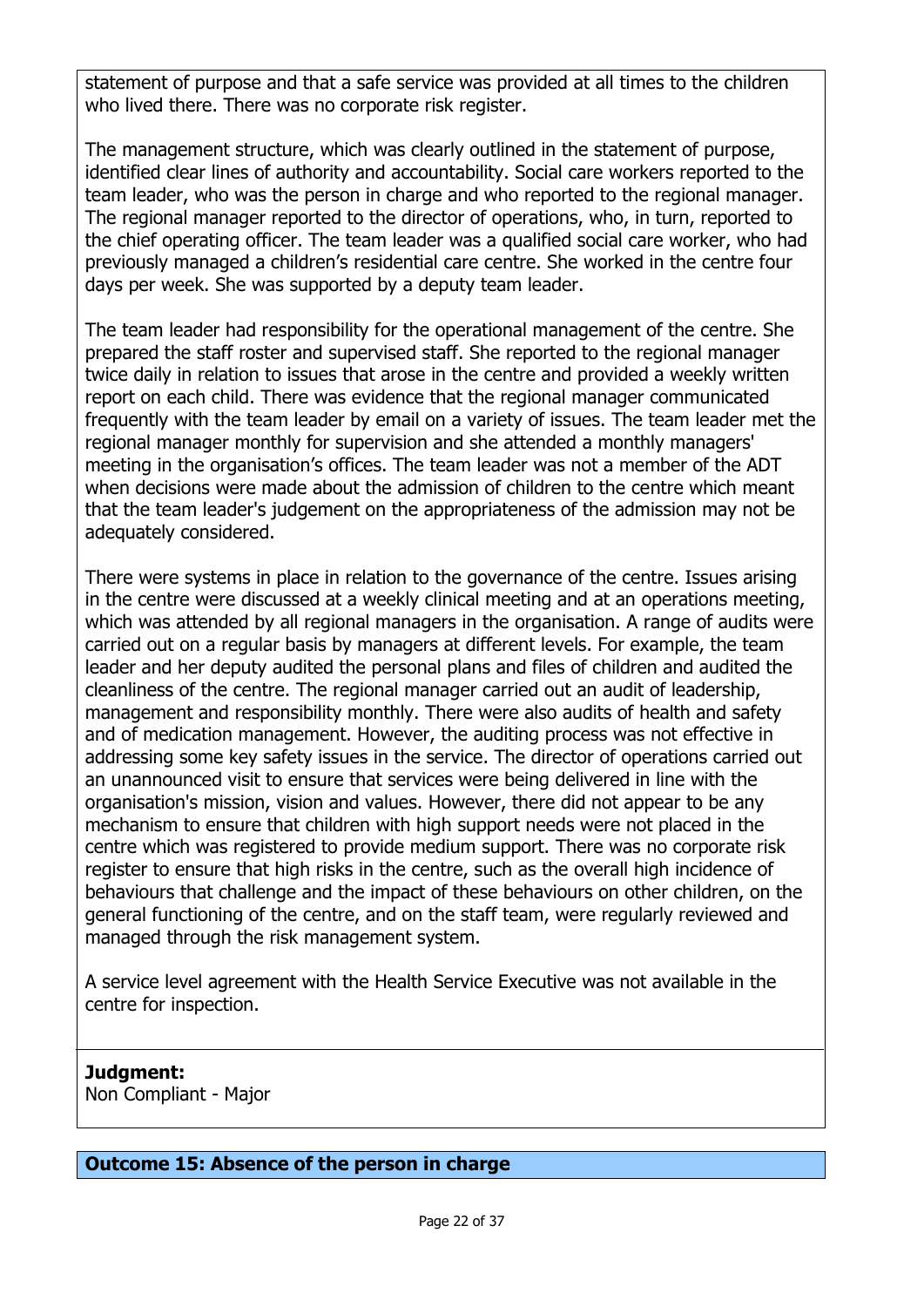The Chief Inspector is notified of the proposed absence of the person in charge from the designated centre and the arrangements in place for the management of the designated centre during his/her absence.

### **Theme:**

Leadership, Governance and Management

# **Outstanding requirement(s) from previous inspection(s):**

No actions were required from the previous inspection.

# **Findings:**

The team leader and regional manager were aware of the requirement to notify the authority regarding the continued absence of the person in charge for 28 days but circumstances in the centre did not require this to be done since the centre was registered.

In the event of the absence of the team leader, the deputy team leader would assume the role of person in charge. The deputy team leader, who was an experienced social care worker, was not on duty at the time of inspection and could not be interviewed.

# **Judgment:**

**Compliant** 

### **Outcome 16: Use of Resources**

The centre is resourced to ensure the effective delivery of care and support in accordance with the Statement of Purpose.

### **Theme:**

Use of Resources

# **Outstanding requirement(s) from previous inspection(s):**

No actions were required from the previous inspection.

# **Findings:**

Children were offered placements when, among other criteria, funding was provided by the HSE in respect of the assessed needs of the children. There was evidence that the service was planned and budgeted and the team leader managed a budget for the dayto-day operation of the centre. When further resources were required, this was approved by senior managers. For example, the regional manager ordered a range of multisensory equipment to address some of the assessed needs of one child.

Staffing issues such as the provision of relief staff at short notice, were sanctioned by the most senior staff member on duty and managed by the human resources department. The regional manager told the inspector that three more staff would be assigned to the centre on the week of the inspection and four more staff had been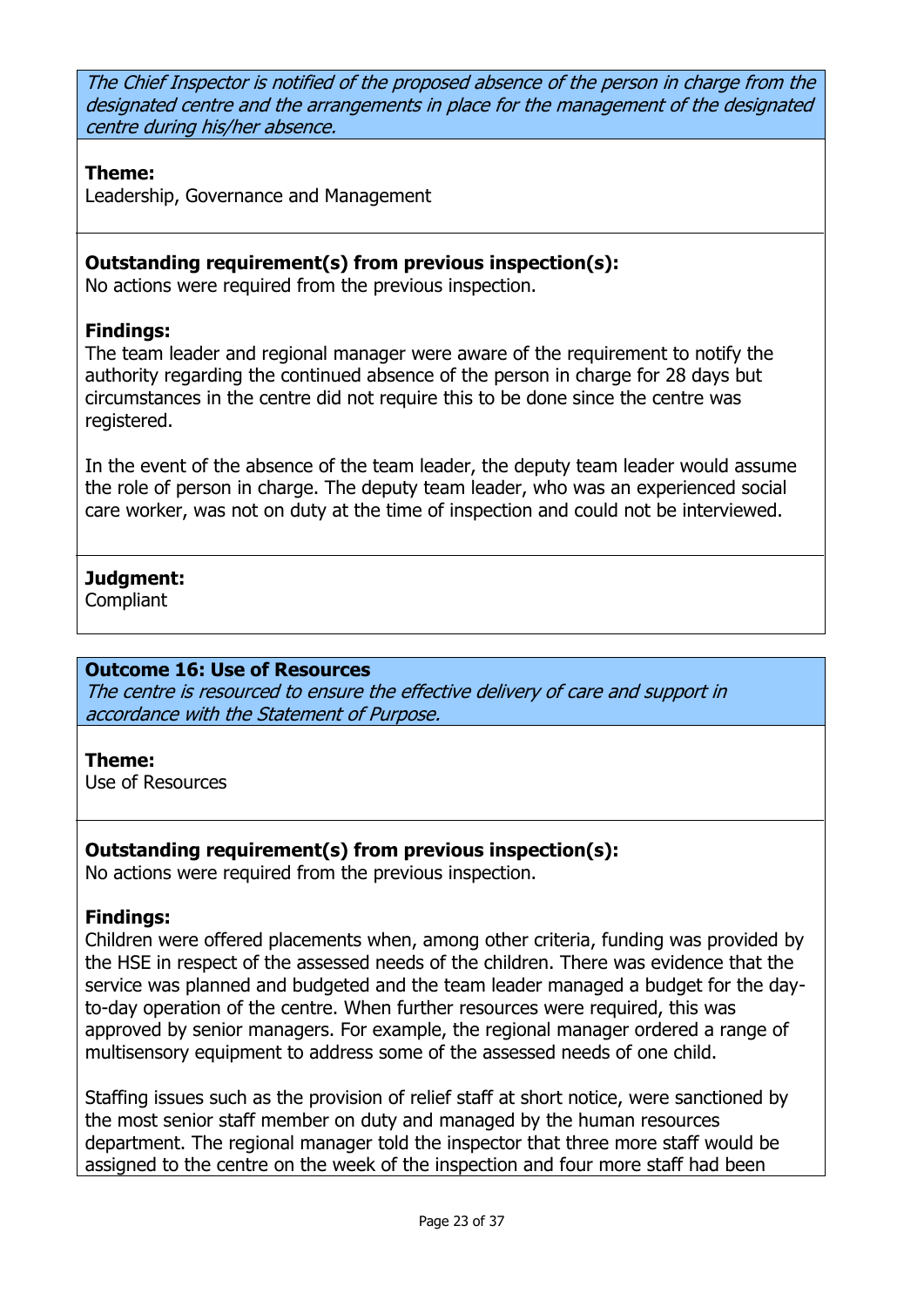identified as relief staff. This meant that staffing levels would be more than double the level which was originally envisaged as necessary when the centre was registered in November 2014. While a decision to increase the staffing levels had been made between the first and second day of inspection, there was one occasion during the second day when there were insufficient staffing resources to meet a child's needs. There is an action on this under Outcome 17.

The centre was generally well-maintained. There were sufficient stocks of food. A sufficient number of vehicles were provided to staff to cater for the needs of children and that number had been increased between the first and second day of inspection. However, due to the needs of some of the children, the centre did not provide adequate communal space for all children at the time of inspection. While the purchase of a large shed had been approved for use by children and their families, the regional manager told the inspector that "the house was small for the needs of the four children". Staff facilities were poor as there was a small staff office but no staff facilities that included storage space for belongings. There is an action in relation to this under Outcome 6.

### **Judgment:**

**Compliant** 

### **Outcome 17: Workforce**

There are appropriate staff numbers and skill mix to meet the assessed needs of residents and the safe delivery of services. Residents receive continuity of care. Staff have up-to-date mandatory training and access to education and training to meet the needs of residents. All staff and volunteers are supervised on an appropriate basis, and recruited, selected and vetted in accordance with best recruitment practice.

### **Theme:**

Responsive Workforce

### **Outstanding requirement(s) from previous inspection(s):**

No actions were required from the previous inspection.

### **Findings:**

There was a skilled staff team who provided person-centred care. Regular supervision was provided to staff. However, there was not always sufficient staff in the centre to meet the needs of residents and to provide the delivery of safe services.

The staff team, who delivered care to the children, comprised a team leader and 13 staff. The team leader told inspectors that all staff were qualified social care workers. When relief staff were used they were also employees of the organisation. There was evidence that, in general, the needs of children and the layout of the premises were taken into account when deciding on staffing levels. Children were assessed as requiring a certain staffing level, e.g. one to one staffing or two to one on occasions. However, at one time during the inspection one child remained in the centre with only one member of staff present despite the fact that this child had had multiple instances of behaviour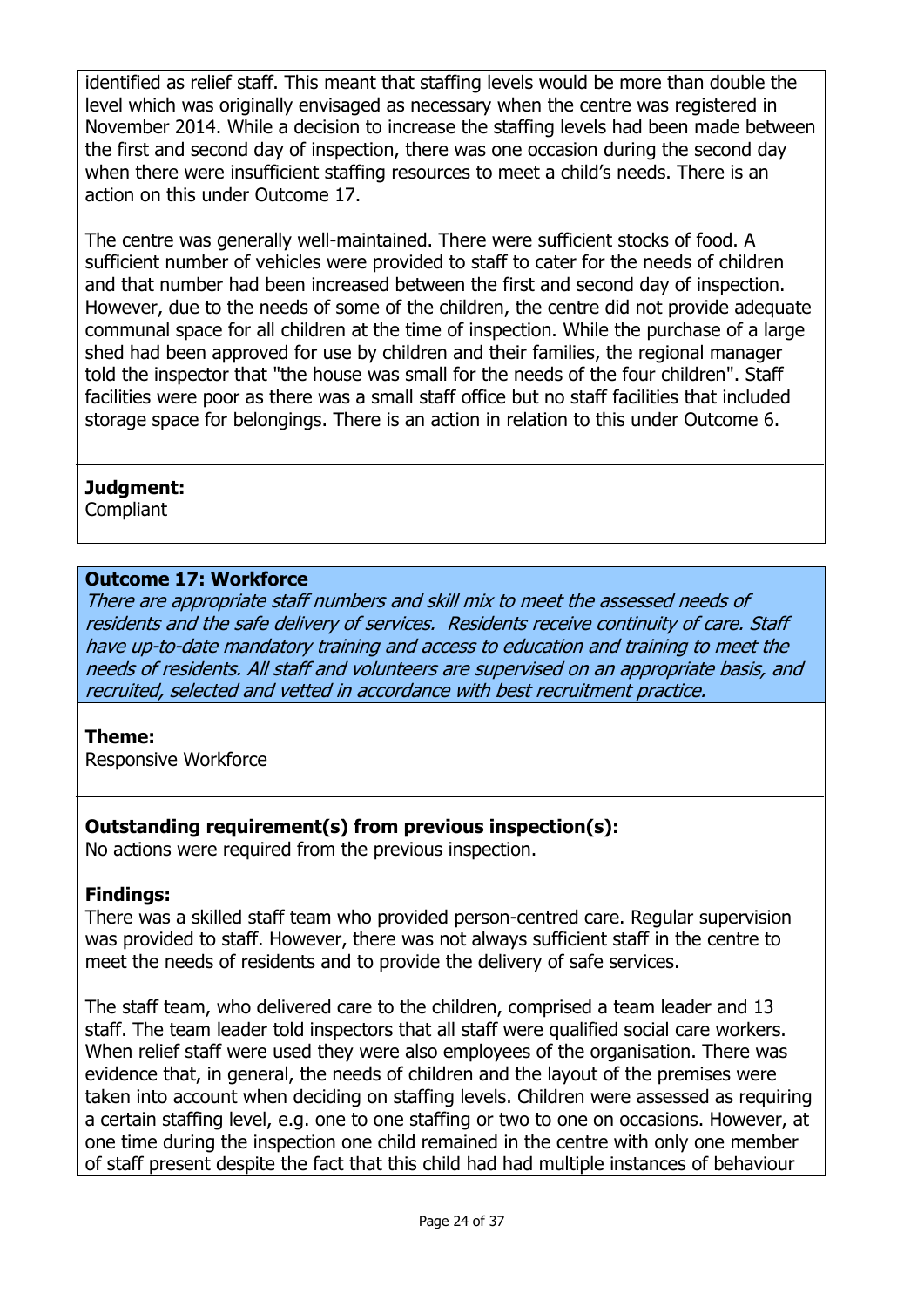that challenges in which staff were assaulted. Inspectors found that this situation was not safe and that a minimum of two staff should have been in the centre. Inspectors issued an immediate action plan in relation to this and the provider gave an assurance that a minimum of two staff would be present in the centre when only one child was in the centre.

Inspectors viewed the staff roster, which was planned in advance by the team leader. Apart from the presence of the team leader, there was one staff member on duty for each of the three children who were in the centre. When the fourth child returned from school, a staff member was assigned to him/her also. There were two staff on waking nights. Before the second day of inspection an additional staff member was rostered during the day in order to provide two to one staffing for one child.

Inspectors observed that staff presented as warm and caring in their approach to the children and were responsive to their needs.

The team leader told inspectors that a rolling programme of mandatory training was in place. A summary of staff training was sent by the human resources department to the centre during the inspection but the dates on which staff completed training were unclear. Records showed that staff had received training in the protection of children and a range of other relevant training. All staff had received training in Children First (2011). However, records viewed by inspectors indicated that not all staff had received training in fire safety, the safe administration of medication, managing behaviour that challenges and in infection control. While records were not maintained in the centre to show that all staff had received mandatory training at the time of inspection, this evidence was subsequently submitted by the provider.

Staff meetings were held approximately every four weeks and were attended by the team leader. Detailed minutes of the meetings were maintained.

A schedule of supervision was in place and individual supervision sessions had been carried out by the team leader approximately monthly. Inspectors viewed a number of supervision files and found that minutes of supervision sessions were detailed and wideranging.

There was a recruitment policy in place and the human resources department of the organisation were responsible for recruitment. Staff files were not located in the centre but in the organisation's head office. Inspectors viewed four staff files which were brought to the centre by managers. The files contained almost all the information and documents specified in Schedule 2 of the Regulations.

There were no volunteers working in the centre at the time of inspection.

# **Judgment:**

Non Compliant - Major

### **Outcome 18: Records and documentation**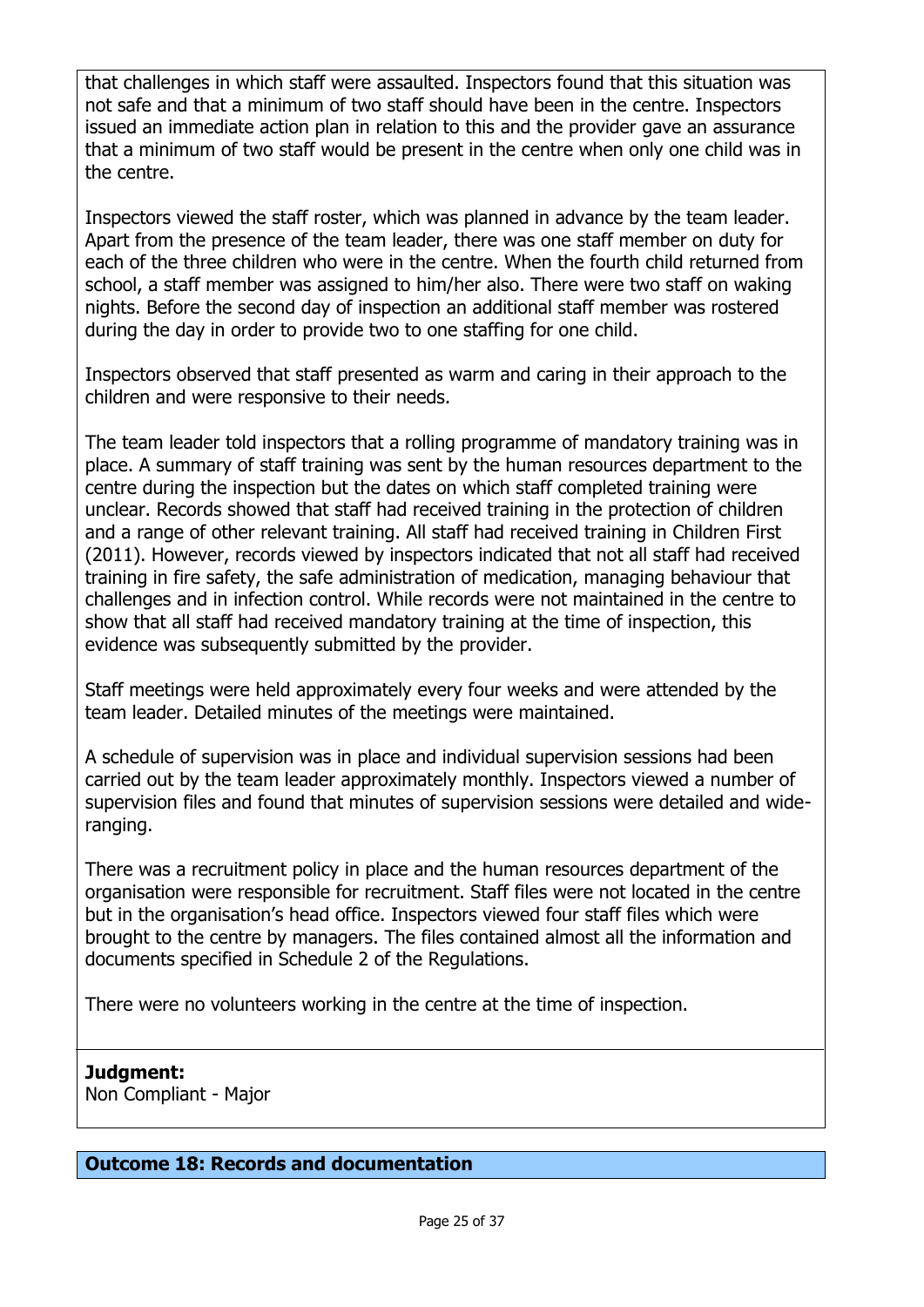The records listed in Part 6 of the Health Act 2007 (Care and Support of Residents in Designated Centres for Persons (Children and Adults) with Disabilities) Regulations 2013 are maintained in a manner so as to ensure completeness, accuracy and ease of retrieval. The designated centre is adequately insured against accidents or injury to residents, staff and visitors. The designated centre has all of the written operational policies as required by Schedule 5 of the Health Act 2007 (Care and Support of Residents in Designated Centres for Persons (Children and Adults) with Disabilities) Regulations 2013.

# **Theme:**

Use of Information

# **Outstanding requirement(s) from previous inspection(s):**

Some action(s) required from the previous inspection were not satisfactorily implemented.

# **Findings:**

Comprehensive records on each child were maintained securely. The majority of policies and procedures were satisfactory. Some information contained in the Resident's Guide was inaccurate.

Staff maintained detailed records on each of the children and the children's files were stored securely in locked cabinets in the staff office. No files had required to be archived as yet. Records on each child were signed and dated by staff, children, parents, the team leader and regional manager, as appropriate.

The majority of policies and procedures required under Schedule 5 were in place and were satisfactory. There was a policy on residents' finances which contained a small section on the management of children's property and possessions but this not adequate. The policy on admissions was not centre specific and did not refer to the need for admissions to be in line with the statement of purpose.

There were a number of inaccuracies in the centre's information guides. The statement of purpose and the Resident's Guide stated that service users can fully avail of all the organisation's day services and they listed a number of individual services such as an education centre, a farm and a woodwork service. However, these services were at a considerable distance from the centre and there was no evidence that children could access them. The Resident's Guide also referred to the centre as a centre for children and adults with disabilities. However, no adults with disabilities lived in the centre.

The team leader told inspectors that there was an up-to-date directory of residents. This was not inspected on this occasion but will be viewed in the course of a future inspection.

Managers ensured that insurance was in place against injury to children, staff and visitors.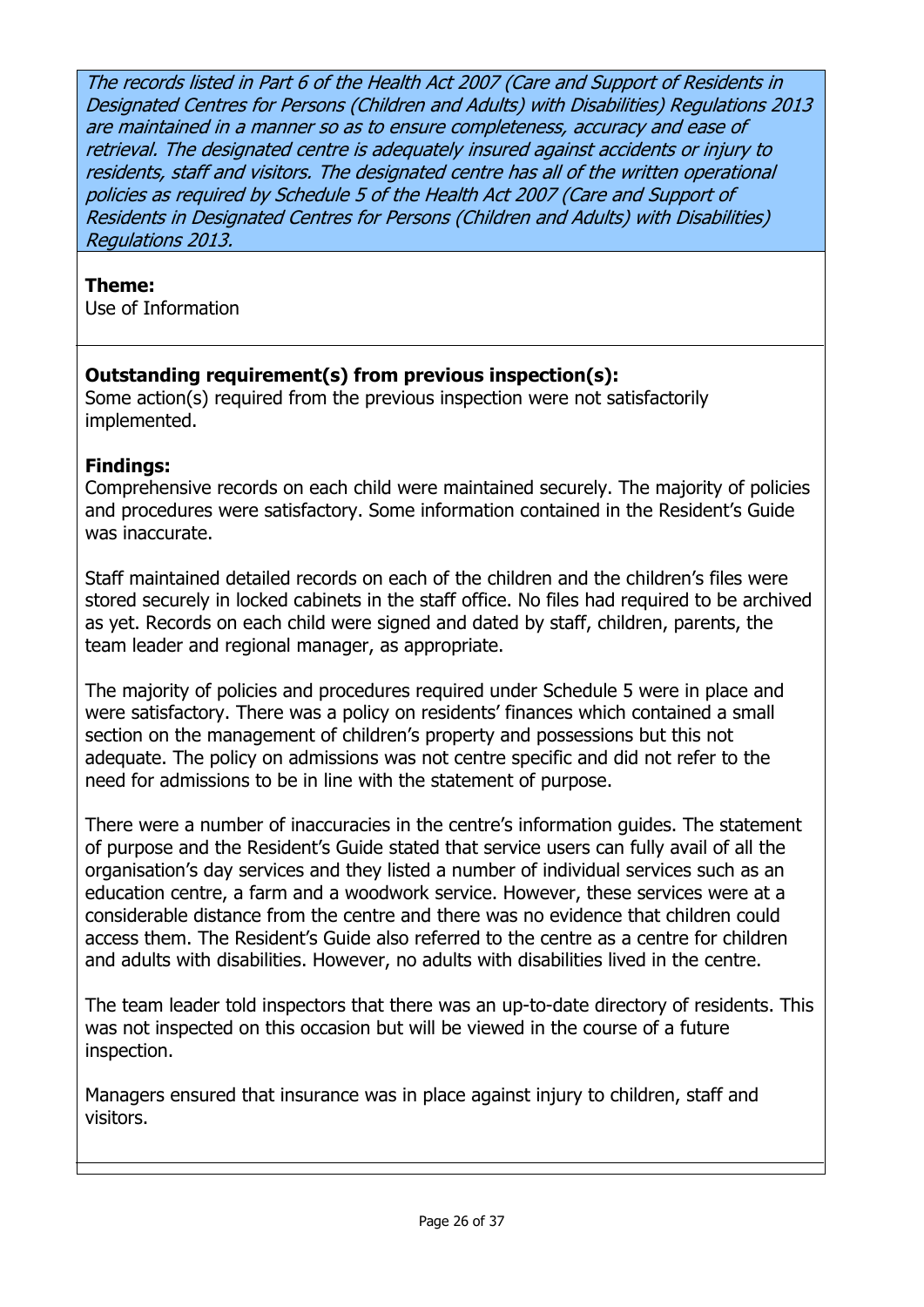# **Acknowledgements**

The inspector wishes to acknowledge the cooperation and assistance of all the people who participated in the inspection.

# **Report Compiled by:**

Tom Flanagan Inspector of Social Services Regulation Directorate Health Information and Quality Authority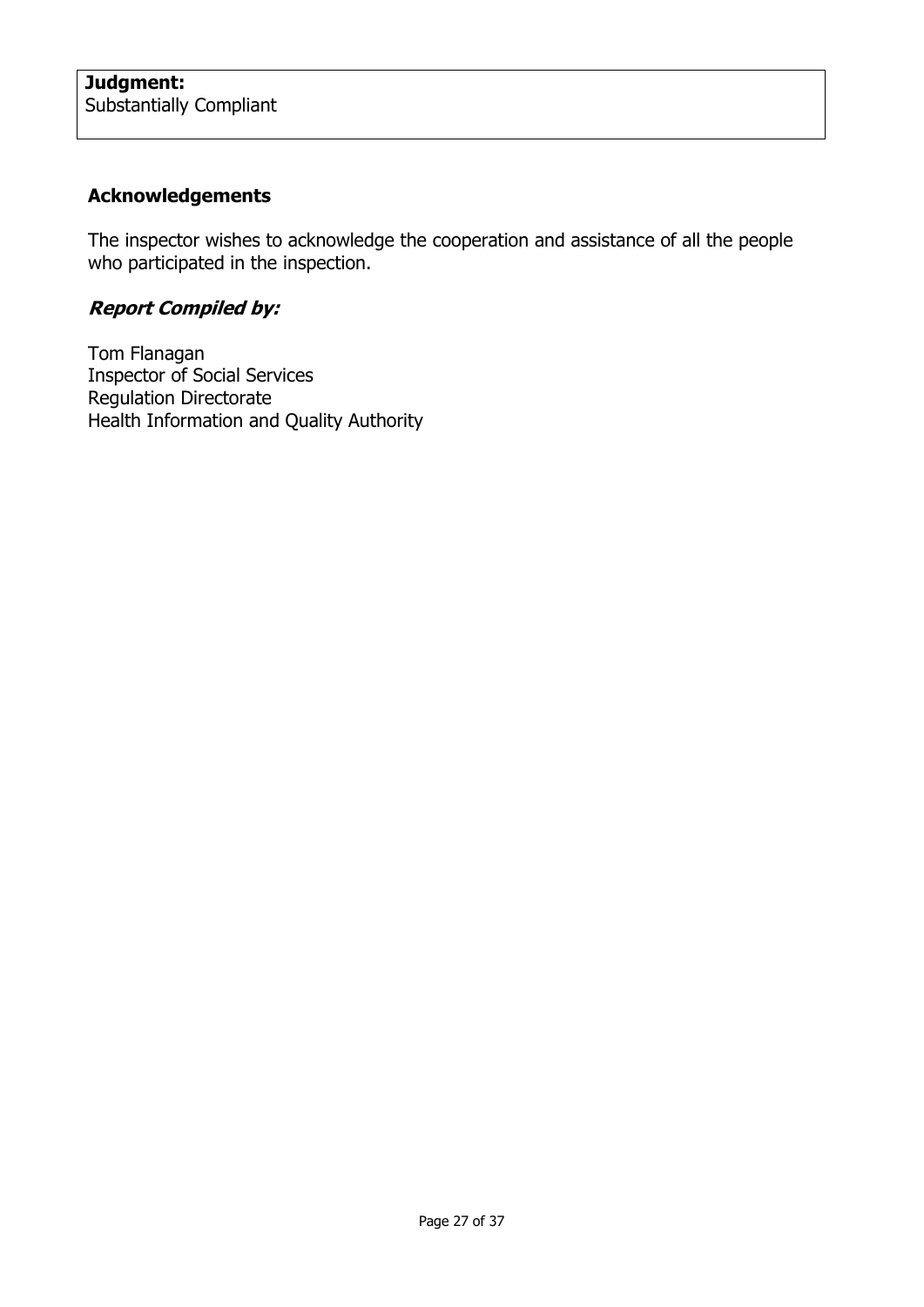# **Health Information and Quality Authority Regulation Directorate**



# **Action Plan**

An tÚdarás Um Fhaisnéis agus Cáilíocht Sláinte

# **Provider's response to inspection report<sup>1</sup>**

| <b>Centre name:</b>        | A designated centre for people with disabilities<br>operated by Nua Healthcare Services |
|----------------------------|-----------------------------------------------------------------------------------------|
| Centre ID:                 | OSV-0004261                                                                             |
| <b>Date of Inspection:</b> | 28 April 2015                                                                           |
| <b>Date of response:</b>   | 2 November 2015                                                                         |

#### **Requirements**

This section sets out the actions that must be taken by the provider or person in charge to ensure compliance with the Health Act 2007 (Care and Support of Residents in Designated Centres for Persons (Children and Adults) with Disabilities) Regulations 2013, Health Act 2007 (Registration of Designated Centres for Persons (Children and Adults with Disabilities) Regulations 2013 and the National Standards for Residential Services for Children and Adults with Disabilities.

All registered providers should take note that failure to fulfil your legal obligations and/or failure to implement appropriate and timely action to address the non compliances identified in this action plan may result in enforcement action and/or prosecution, pursuant to the Health Act 2007, as amended, and Regulations made thereunder.

#### **Outcome 01: Residents Rights, Dignity and Consultation**

**Theme:** Individualised Supports and Care

#### **The Registered Provider is failing to comply with a regulatory requirement in the following respect:**

Children's right to privacy and dignity in relation to their personal and living space was not always fully respected due to the behaviours that challenge of other children.

### **1. Action Required:**

 $\overline{a}$ 

Under Regulation 09 (3) you are required to: Ensure that each resident's privacy and dignity is respected in relation to, but not limited to, his or her personal and living

 $<sup>1</sup>$  The Authority reserves the right to edit responses received for reasons including: clarity; completeness; and,</sup> compliance with legal norms.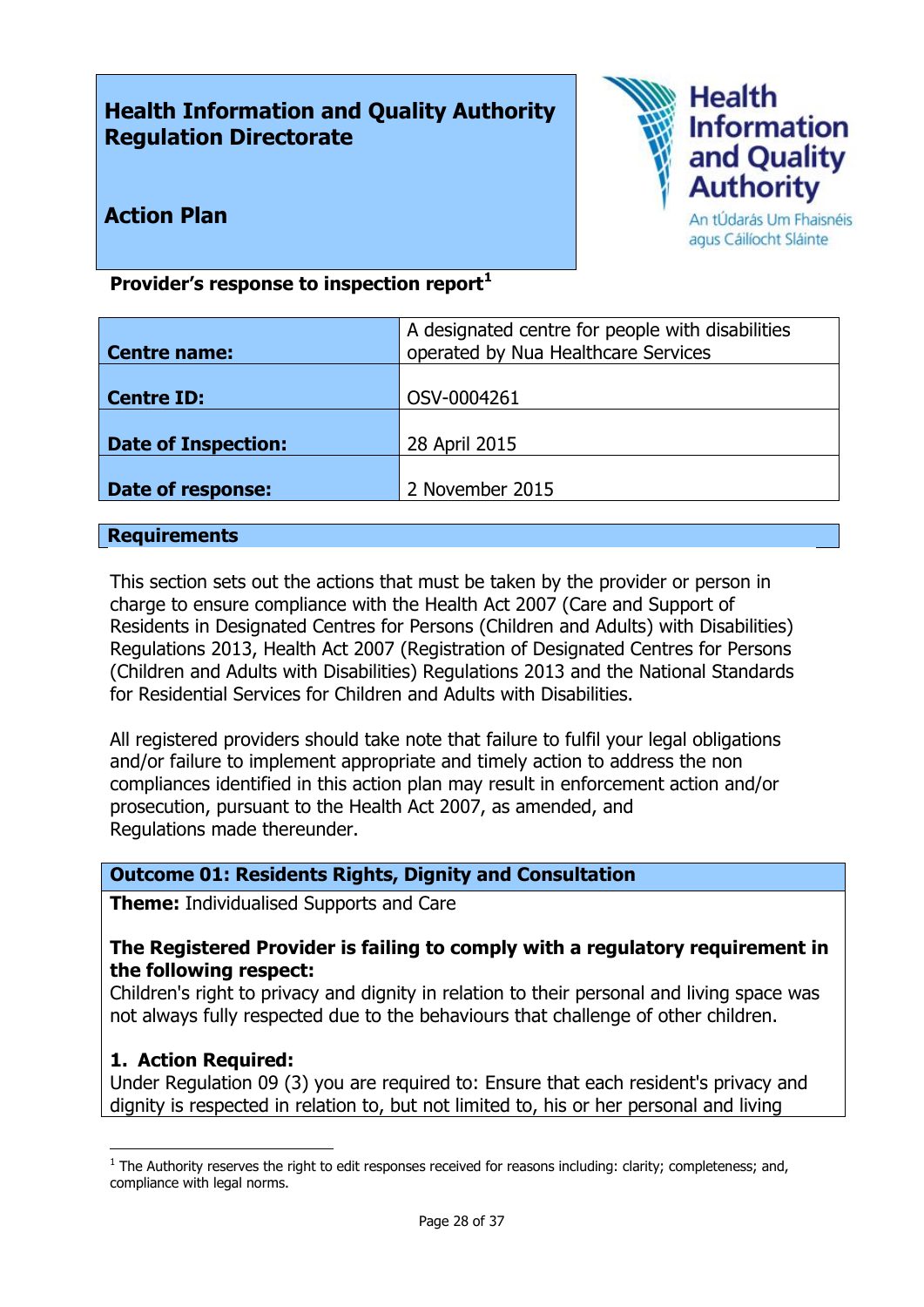space, personal communications, relationships, intimate and personal care, professional consultations and personal information.

# **Please state the actions you have taken or are planning to take:**

Completed Action: 17.08.2015 The issues raised during inspection in relation to personal and communal space has been addressed. The service has provided additional sensory/recreational space by way of an outdoor sensory/relaxation room. This space provides an overall larger communal environment and another individual space for Service Users to retreat to should they so desire, the space and the sensory equipment will assist staff in providing 1:1 intervention and ultimately support Service Users manage behaviours that challenge.

Completed Action: 29.04.2015 A Behavioural Specialist has been supporting the team to develop a Multi Element Behavioural Support Plan (MEBSP) for each of the Service Users, this additional support has been assigned one day a week and/or as necessary to support the centre until such time as the team and management agree the plans are working consistently. Please note, the entire staff team also have the capacity to contact the behavioural specialist via phone or email as required between visits to the centre.

Action: Linked to the above and through the support of the assigned Behavioural Specialist, a briefing is to be drafted/provided to all staff on the approaches that can be used to encourage Service Users maintain privacy in their personal space by closing their bedroom doors. Please note, each Service User has a right to choice and they may choose to keep their bedroom doors ajar, so long as their choices do not impact on the dignity and respect of others Service Users, staff will be asked to respect that choice.

**Proposed Timescale:** 01/12/2016

### **Outcome 04: Admissions and Contract for the Provision of Services**

**Theme:** Effective Services

### **The Registered Provider is failing to comply with a regulatory requirement in the following respect:**

The criteria for admission were not transparent. Some of the children resident on the day of inspection had high support needs, contrary to the statement and purpose which indicated that this centre provided medium support.

# **2. Action Required:**

Under Regulation 24 (1) (a) you are required to: Ensure each application for admission to the designated centre is determined on the basis of transparent criteria in accordance with the statement of purpose.

### **Please state the actions you have taken or are planning to take:**

Action: Management will conduct a review of the Admissions process, Policies & Procedures with a view to taking on board the feedback from the Inspectors to include an assessment process for Children with Disabilities and a separate process for Adults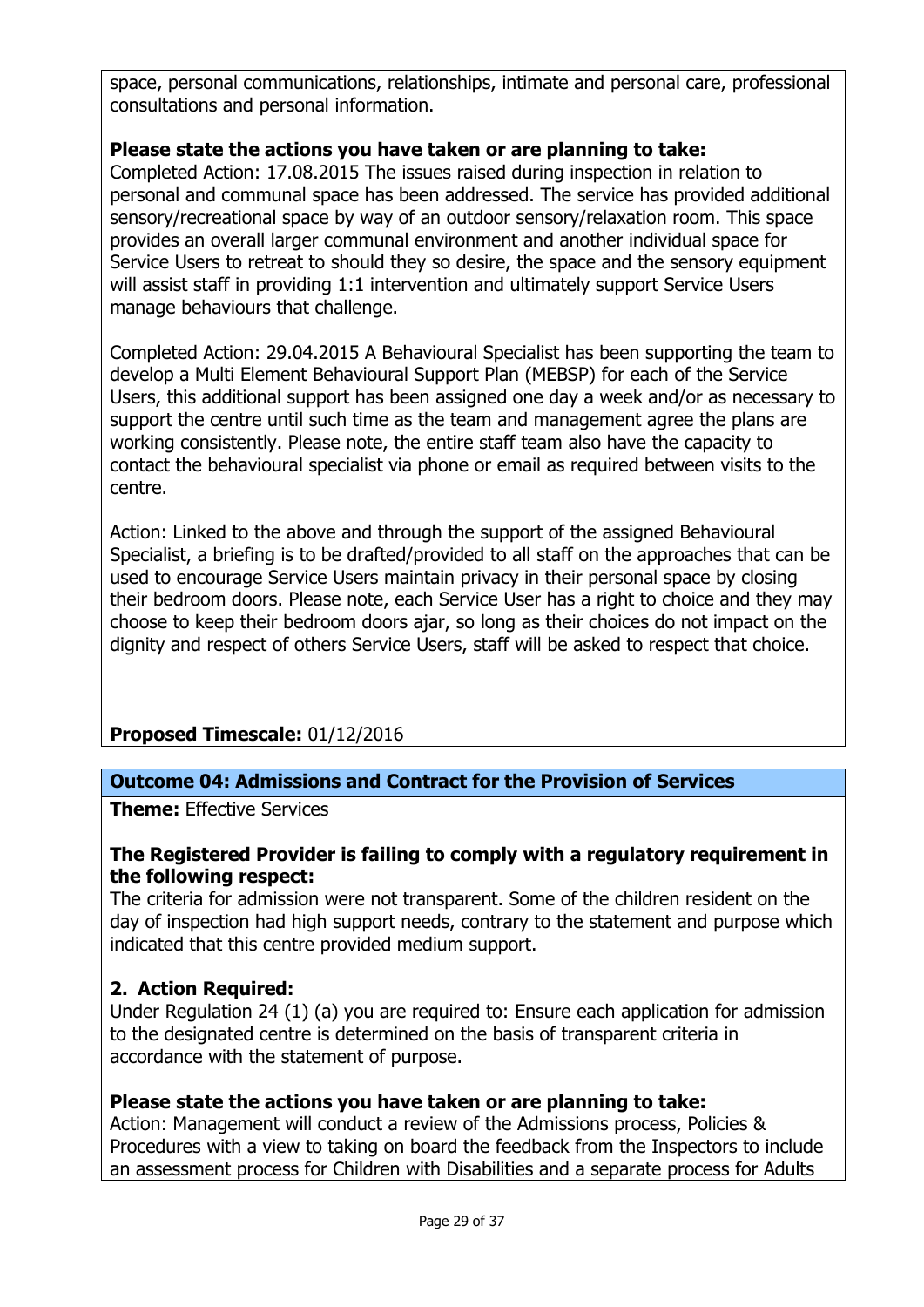with Disabilities.

Within the new Admissions Process, the Person in Charge (PIC), will be responsible for conducting Impact Assessments for future referrals to the centre and their inputs will be taken into account by the ADT committee prior to concluding Initial Needs Assessments and decisions being made to either reject and or offer placements into the centre.

Action: Impact Assessments will be conducted pre admission, reviewed quarterly thereafter, during instances of transition within the service and discharge from the service and or during incidents of serious behaviours that challenge.

# **Proposed Timescale:** 01/12/2015

#### **Outcome 06: Safe and suitable premises**

**Theme:** Effective Services

#### **The Registered Provider is failing to comply with a regulatory requirement in the following respect:**

There was a lack of suitably quiet and private space to meet the needs of this resident group.

There was a lack of storage facilities.

#### **3. Action Required:**

Under Regulation 17 (7) you are required to: Ensure the requirements of Schedule 6 (Matters to be Provided for in Premises of Designated Centre) are met.

#### **Please state the actions you have taken or are planning to take:**

Completed Action: 06.10.2015 The issues raised during inspection in relation to personal and communal space has been addressed. The service has provided additional sensory/recreational space by way of an outdoor sensory/relaxation room.

Action: Review the storage space within the centre and provide solutions where applicable.

**Proposed Timescale:** 01/12/2015

**Theme:** Effective Services

#### **The Registered Provider is failing to comply with a regulatory requirement in the following respect:**

A large section of the boundary fence to the rear of the centre was not safe and secure.

### **4. Action Required:**

Under Regulation 17 (4) you are required to: Provide equipment and facilities for use by residents and staff and maintain them in good working order. Service and maintain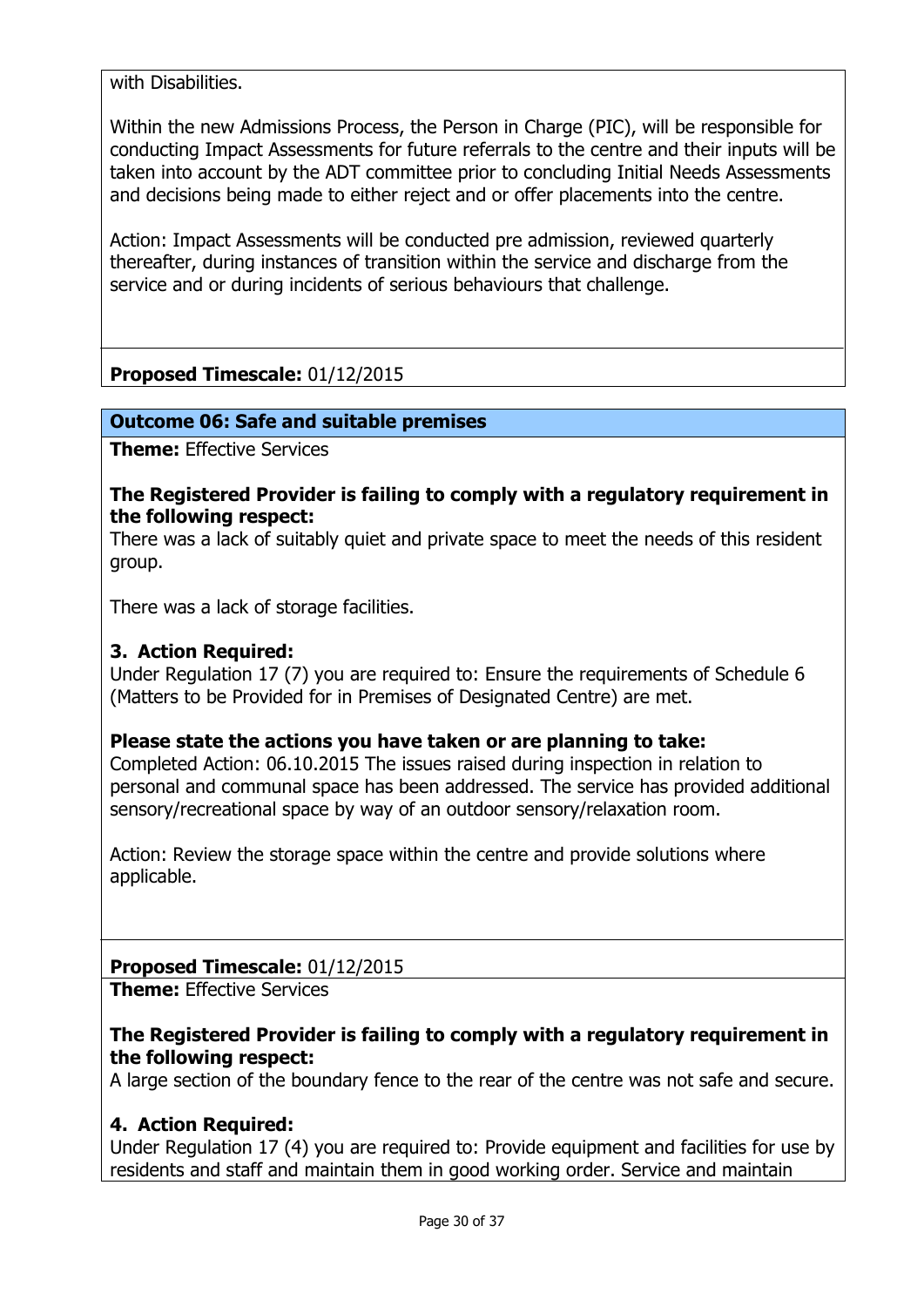equipment and facilities regularly, and carry out any repairs or replacements as quickly as possible so as to minimise disruption and inconvenience to residents.

### **Please state the actions you have taken or are planning to take:**

Action: The areas to the boundary which are currently not deemed adequately secure will be secured by extending the existing boundary fencing around all areas side and rear.

**Proposed Timescale:** 01/12/2015

### **Outcome 07: Health and Safety and Risk Management**

**Theme:** Effective Services

#### **The Registered Provider is failing to comply with a regulatory requirement in the following respect:**

Not all risks in the centre were assessed and managed. Hot water temperature in a kitchen tap exceeded 43 degrees Celsius and a radiator was hot to touch.

Part of the boundary fence on the land adjoining the centre was not very secure and contained barbed wire.

There was no local risk register.

### **5. Action Required:**

Under Regulation 26 (2) you are required to: Put systems in place in the designated centre for the assessment, management and ongoing review of risk, including a system for responding to emergencies.

### **Please state the actions you have taken or are planning to take:**

The Inspector issued an immediate action plan which was responded to satisfactorily by the service;

Completed Actions: 30.04.2015

1. The site specific safety statement to include a risk assessment on water temperature and related scald hazards.

2. The maintenance department have sourced a supplier and fitter of a thermostatic control valve (TMV2). The valve blends hot water with cold water to ensure constant safe temperatures preventing scalding. The unit is anti-tamper proof and factory set at 43 degrees. The manufacturers do not recommend serving the units rather they recommend replacing the unit should it become faulty.

3. The maintenance department will check the valve is functional during routine maintenance checks on monthly basis.

4. The house staff have access to our online maintenance reporting system and they also have a 24/7 emergency response number for any and all maintenance.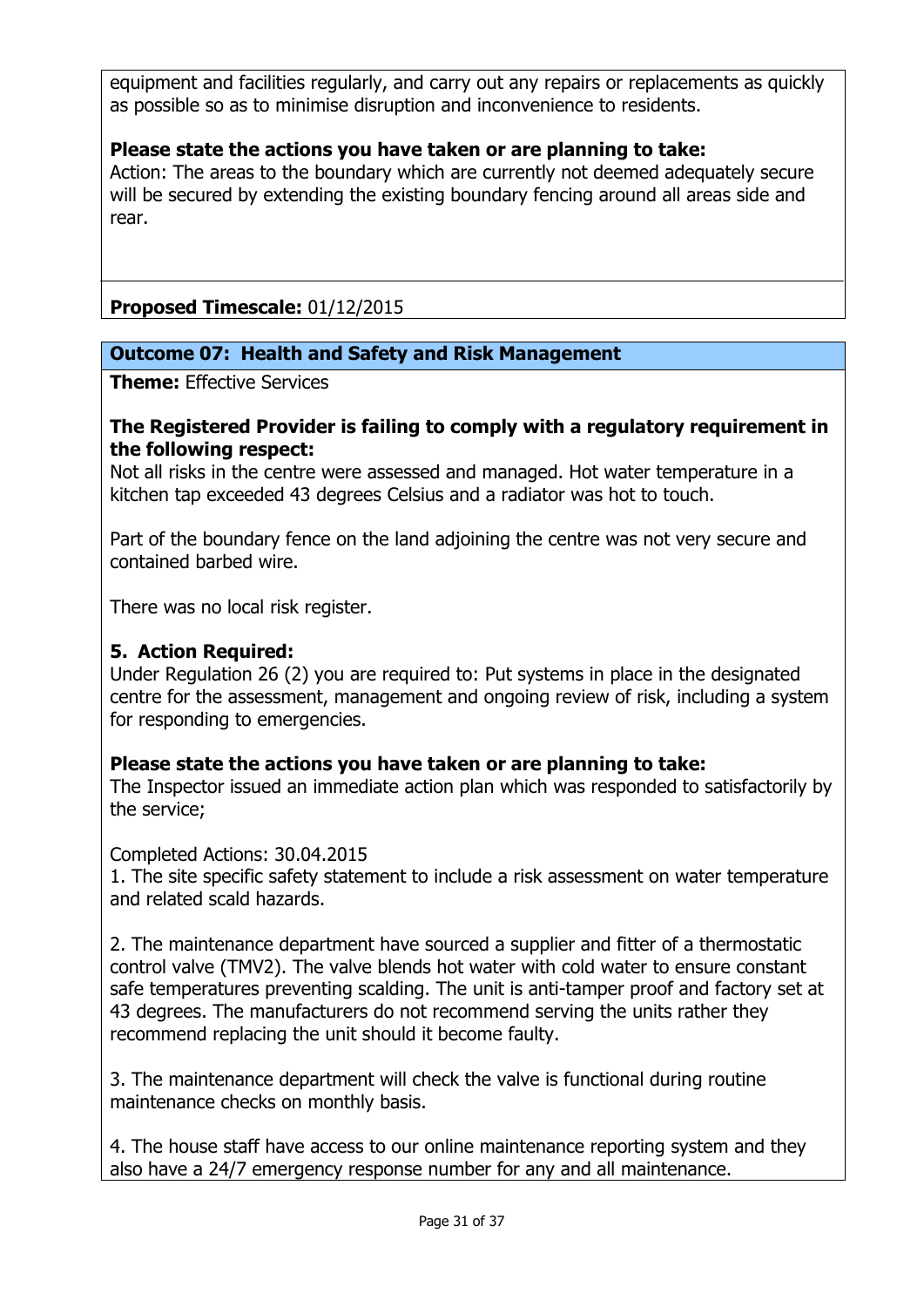Immediate action, the barbed wire has been removed. We also wish to advise that following initial inspection, we were requested to erect a fence to the rear of the property which we did prior to the follow up/unannounced inspection.

5. The neighbouring farmer removed all barbed wire. (Date unknown)

Action: Local risk register will be implemented.

**Proposed Timescale:** 01/12/2015

**Theme:** Effective Services

# **The Registered Provider is failing to comply with a regulatory requirement in the following respect:**

Some infection control practices were not satisfactory.

# **6. Action Required:**

Under Regulation 27 you are required to: Ensure that residents who may be at risk of a healthcare associated infection are protected by adopting procedures consistent with the standards for the prevention and control of healthcare associated infections published by the Authority.

### **Please state the actions you have taken or are planning to take:**

Completed Action: 22.05.2015 Debrief the staff team on service expectation in regards to adherence to the hygiene system.

Action: Retrain all staff on the hygiene system.

# **Proposed Timescale:** 01/12/2015

**Theme:** Effective Services

# **The Person in Charge (PIC) is failing to comply with a regulatory requirement in the following respect:**

The procedures for evacuation in the event of a fire, while displayed in a prominent place, were not adequate.

# **7. Action Required:**

Under Regulation 28 (5) you are required to: Display the procedures to be followed in the event of fire in a prominent place or make readily available as appropriate in the designated centre.

# **Please state the actions you have taken or are planning to take:**

Action: Individual personal emergency evacuation plans for Service Users will be supported using specific pictorial/visual communication procedures.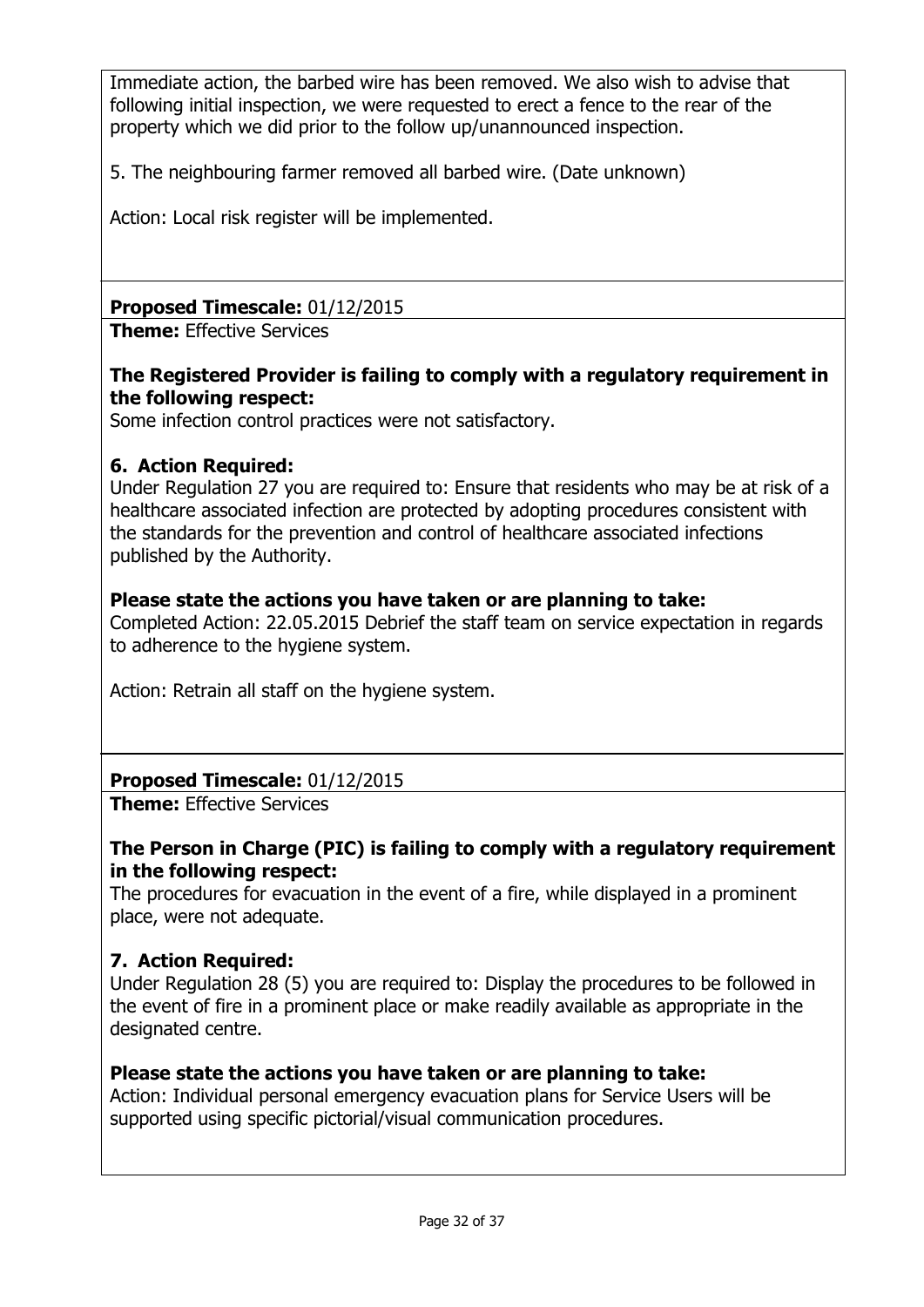# **Proposed Timescale:** 01/12/2015

**Theme:** Effective Services

### **The Registered Provider is failing to comply with a regulatory requirement in the following respect:**

The self-closing mechanism on a fire door was removed and this had not been risk assessed.

# **8. Action Required:**

Under Regulation 28 (2) (a) you are required to: Take adequate precautions against the risk of fire, and provide suitable fire fighting equipment, building services, bedding and furnishings.

# **Please state the actions you have taken or are planning to take:**

Completed Action: 16.06.2015 Risk assessment completed.

Completed Action: 15.09.2015 Anti ligature self-closing door was installed.

**Proposed Timescale:** 01/12/2015

# **Outcome 08: Safeguarding and Safety**

**Theme:** Safe Services

#### **The Registered Provider is failing to comply with a regulatory requirement in the following respect:**

Behaviour that challenged in some children had a negative impact on the wellbeing of other children which meant that the sense of safety and safeguarding in the centre was compromised.

### **9. Action Required:**

Under Regulation 08 (2) you are required to: Protect residents from all forms of abuse.

### **Please state the actions you have taken or are planning to take:**

Completed Action: 20.08.2015 Risk Assessments, Standard Operating Procedures and Multi-Element Behavioural Support Plans (MEBSP) have been updated and on-going training given to staff. A behavioural specialist support has been assigned to the centre to assist staff support each of the Service Users and mitigated risks.

Action: Impact Assessments will be conducted pre admission, reviewed quarterly thereafter, during instances of transition within the service and discharge from the service and or during incidents of serious behaviours that challenge.

**Proposed Timescale:** 01/12/2015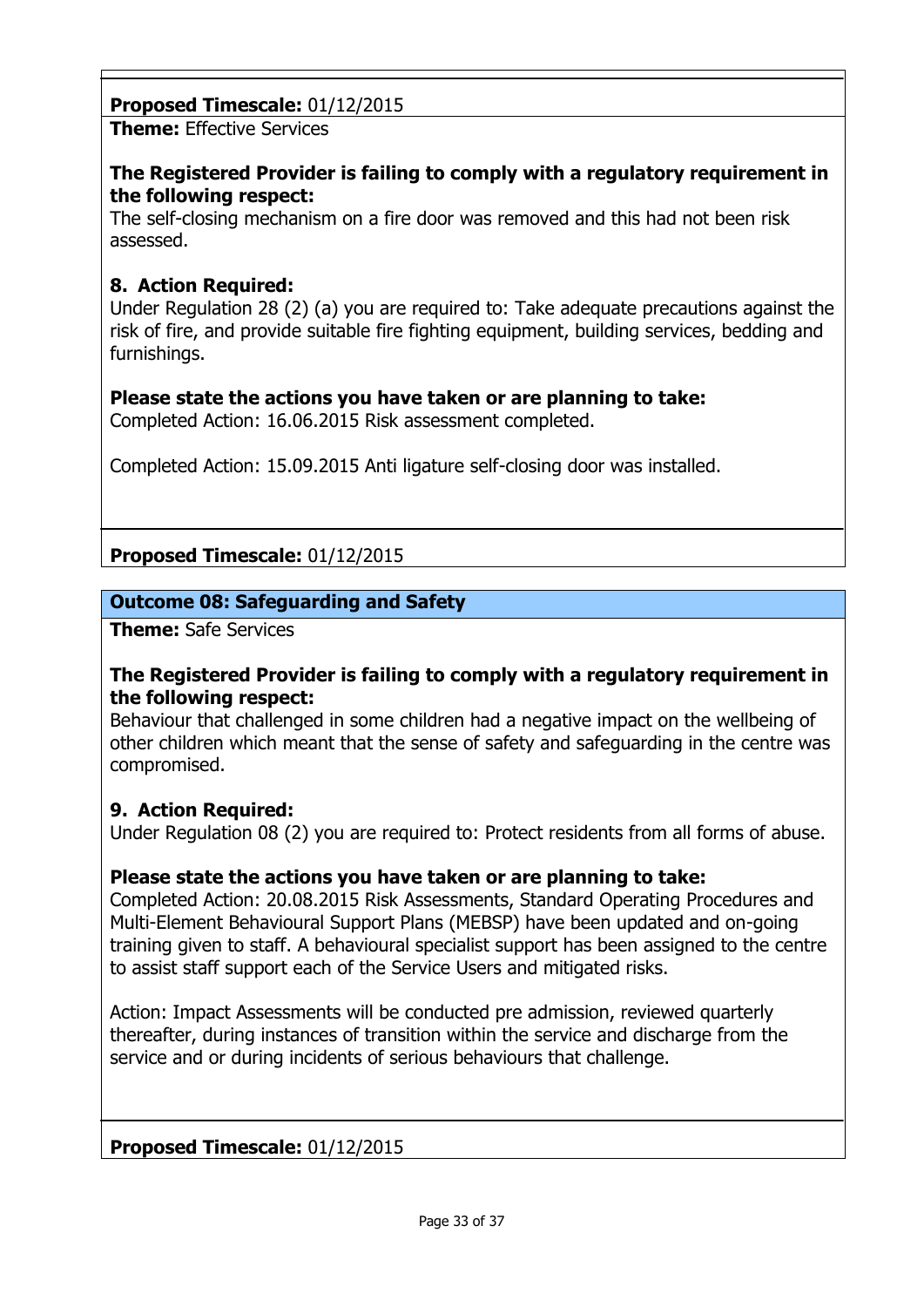# **Outcome 10. General Welfare and Development**

**Theme:** Health and Development

# **The Person in Charge (PIC) is failing to comply with a regulatory requirement in the following respect:**

While efforts were made to secure educational placements or programmes, three children were not attending school at the time of inspection.

### **10. Action Required:**

Under Regulation 13 (4) (a) you are required to: Ensure that residents are supported to access opportunities for education, training and employment.

# **Please state the actions you have taken or are planning to take:**

Completed Action: Two Service Users are now in full-time education commencing September 2015/2016 school year. The third Service User is receiving home tuition.

Action: When reviewing the ADT Process, Policy and Procedure, consider how best to facilitate the educational needs of new and existing Service Users.

# **Proposed Timescale:** 01/12/2015

### **Outcome 12. Medication Management**

**Theme:** Health and Development

### **The Person in Charge (PIC) is failing to comply with a regulatory requirement in the following respect:**

The prescription sheets did not contain all required information.

The individual medication management plan for one young person had not been updated.

There were no clear instructions for staff in relation to when a PRN medication should be administered in the first instance.

### **11. Action Required:**

Under Regulation 29 (4) (b) you are required to: Put in place appropriate and suitable practices relating to the ordering, receipt, prescribing, storing, disposal and administration of medicines to ensure that medicine that is prescribed is administered as prescribed to the resident for whom it is prescribed and to no other resident.

### **Please state the actions you have taken or are planning to take:**

Completed Action: The Centre address was added to prescription sheet. Completed Action: Medication Management Plan was updated immediately. Completed Action: Individual Standard Operational Procedure was implemented immediately.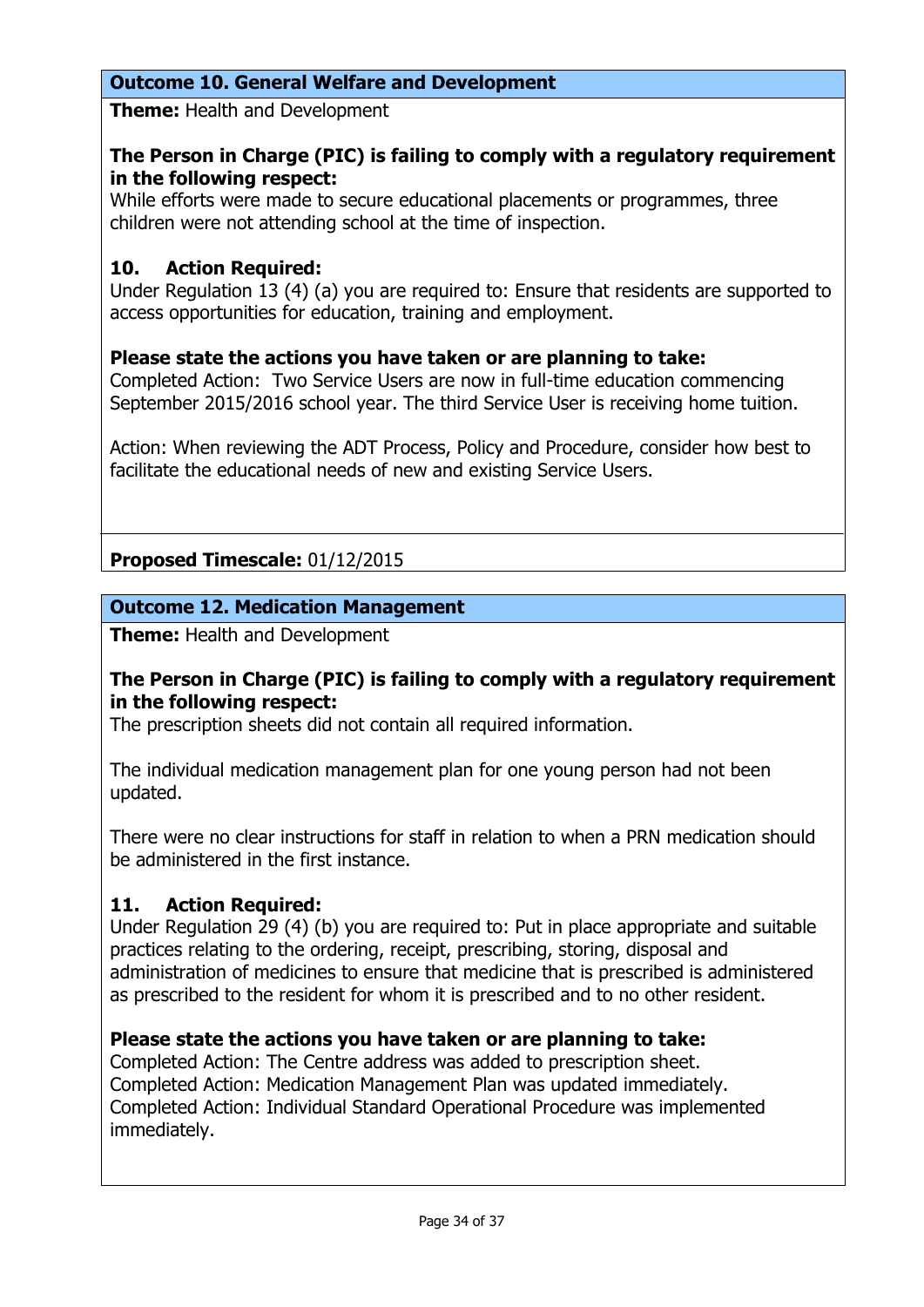# **Proposed Timescale:** 24/07/2015

### **Outcome 13: Statement of Purpose**

**Theme:** Leadership, Governance and Management

### **The Registered Provider is failing to comply with a regulatory requirement in the following respect:**

The statement of purpose did not include all the information required under Schedule 1.

### **12. Action Required:**

Under Regulation 03 (1) you are required to: Prepare in writing a statement of purpose containing the information set out in Schedule 1 of the Health Act 2007 (Care and Support of Residents in Designated Centres for Persons (Children and Adults) with Disabilities) Regulations 2013.

### **Please state the actions you have taken or are planning to take:**

Action: The Statement of Purpose will be updated to meet requirements under Schedule 1.

#### **Proposed Timescale:** 01/12/2015

#### **Outcome 14: Governance and Management**

**Theme:** Leadership, Governance and Management

#### **The Registered Provider is failing to comply with a regulatory requirement in the following respect:**

The management and governance systems in place were not effective in ensuring that the centre operated in accordance with the statement of purpose and that a safe service was provided at all times.

There was no corporate risk register.

### **13. Action Required:**

Under Regulation 23 (1) (c) you are required to: Put management systems in place in the designated centre to ensure that the service provided is safe, appropriate to residents' needs, consistent and effectively monitored.

#### **Please state the actions you have taken or are planning to take:**

Completed Action: 06.11.2015: A Corporate Risk Register has been established and is available within the centre.

Completed Action: 04.06.15: When audits are completed a report is generated. An action plan is sent to the Regional Manager and Person in Charge through Nua Healthcare's electronic auditing system and all actions must be closed out within a set timeframe. An immediate action will be implemented where required. When all actions are closed out, the action plan is then re-audited. The entire system/process is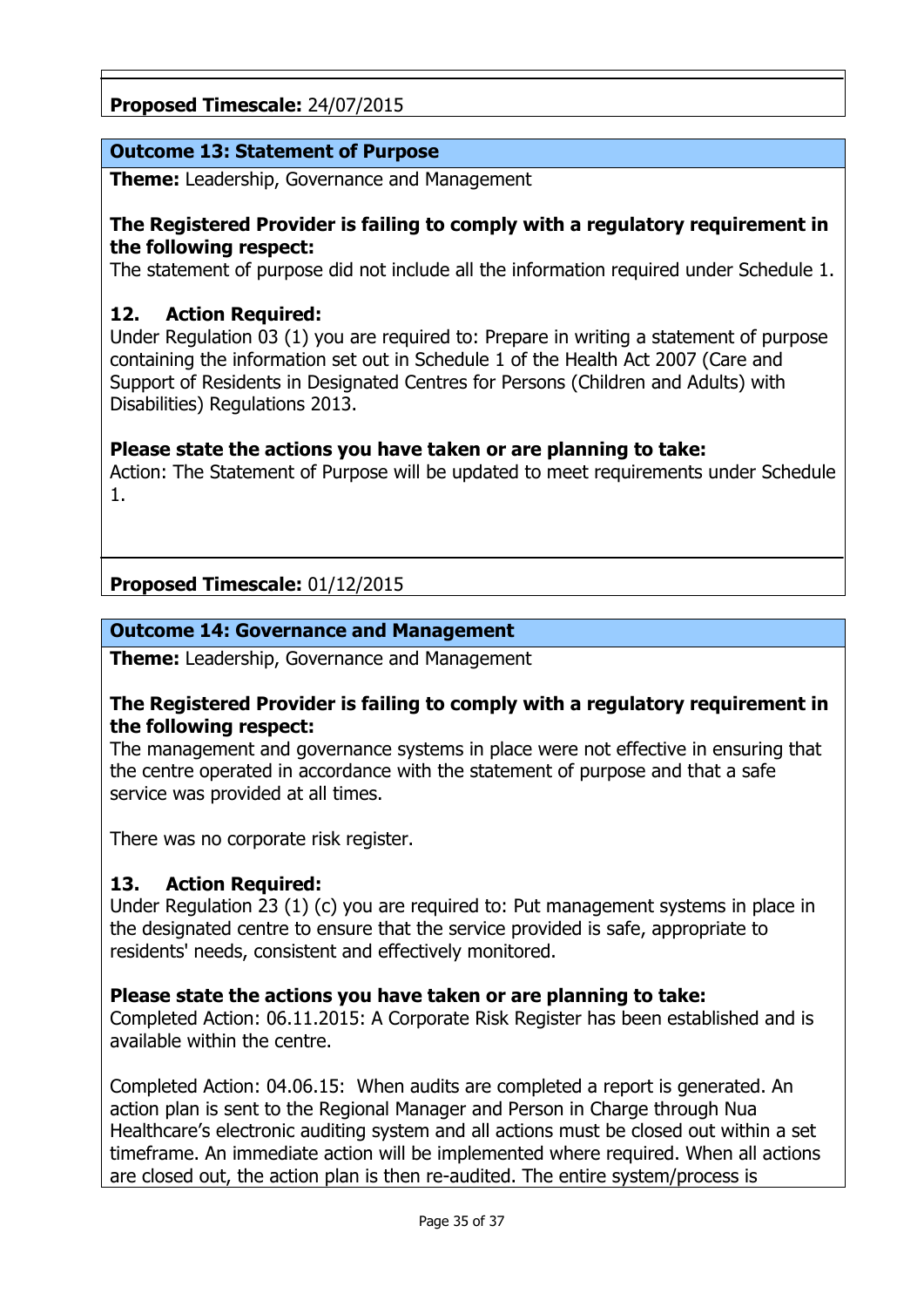monitored by the Quality Assurance department and any significant non-compliance is escalated through line management to senior management level for enforcement and or support.

Action: Nua Healthcare Services take on board the views and findings of the Inspectors and will consider these in the aforementioned review on ADT Policies and Procedures on admitting Service Users to our service. This will also be in line with the centres specific statement of purpose.

**Proposed Timescale:** 01/12/2015

#### **Outcome 17: Workforce**

**Theme: Responsive Workforce** 

#### **The Registered Provider is failing to comply with a regulatory requirement in the following respect:**

There was a period of time on the day of inspection when there was insufficient staff to safely meet the needs of a child.

#### **14. Action Required:**

Under Regulation 15 (1) you are required to: Ensure that the number, qualifications and skill mix of staff is appropriate to the number and assessed needs of the residents, the statement of purpose and the size and layout of the designated centre.

### **Please state the actions you have taken or are planning to take:**

Completed Action: 13.05.2015 The centre's staff roster changed to ensure two staff are in the centre at all times when a Service User is present.

Completed Action: 22.05.2015 Debriefed staff on the inappropriateness of their decisions which lead to a situation of potentially unsafe service delivery.

Action: A policy is to be developed and implemented which clearly outlines the correct decision making process when determining the safe and effective use of human resources during times of unforeseen time and attendance, accident and serious incidents.

# **Proposed Timescale:** 01/12/2015

#### **Outcome 18: Records and documentation**

**Theme:** Use of Information

#### **The Registered Provider is failing to comply with a regulatory requirement in the following respect:**

There was a policy on residents' finances which contained a small section on the management of children's property and possessions but this not adequate.